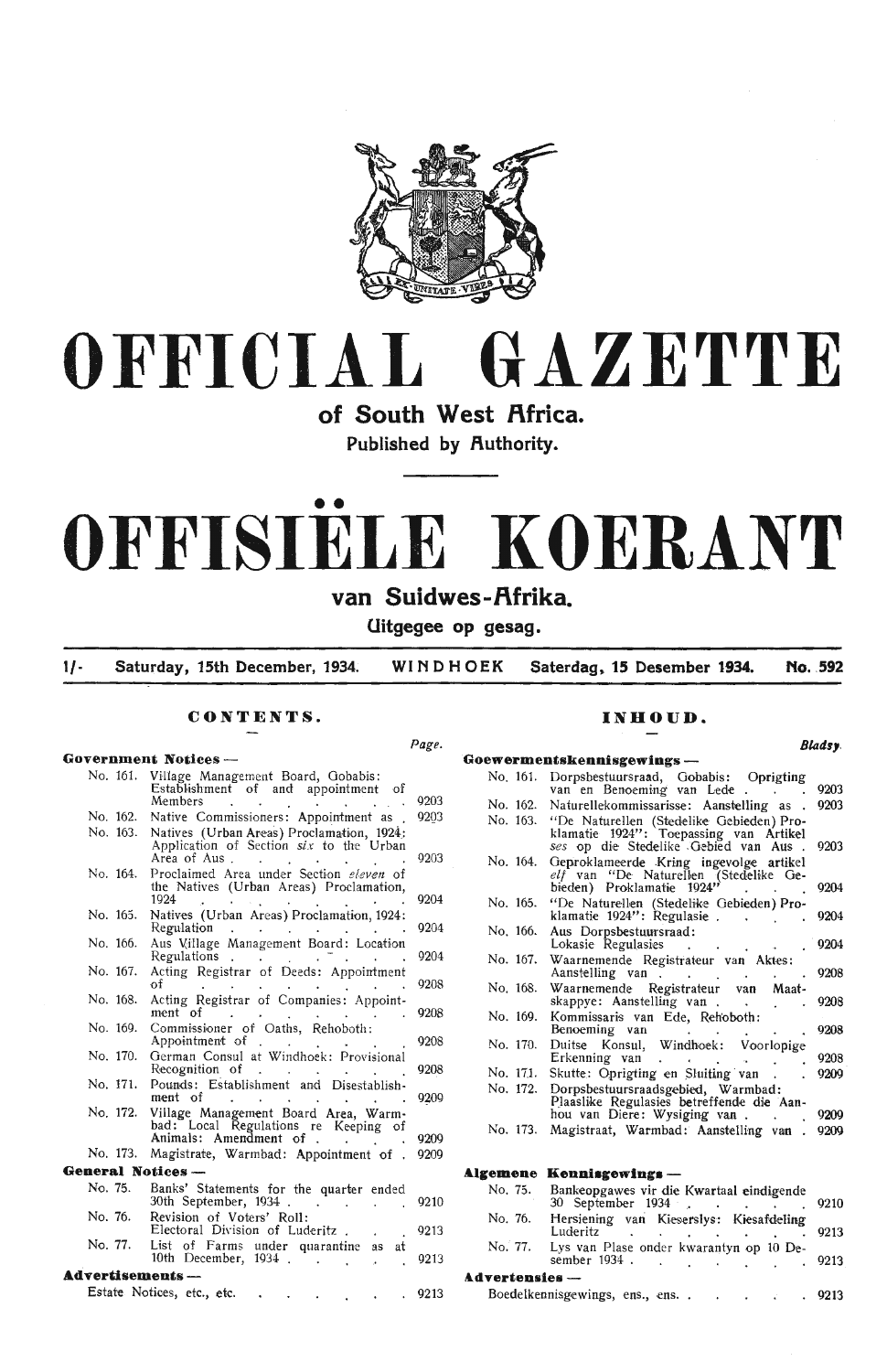# **Government Notices.**

The following Government Notices are published for general information.

**F. P. COURTNEY** CLARKE,

Secretary for Squth West Africa.

#### **Administrator's Office, Wiindhoek,**

## VILLAGE MANAGEMENT BOARD: GOBABIS. DORPSBESTUURSRAAD: OOBABIS.

The Administrator has been pleased, in terms of section one of the Village Management Boards Proclamation, 1925 (Proclamation No. 2 of  $1925$ ), to declare that the village of Gobabis, together with the commonage, has been constituted a Village Management Board Area, with effect from the 1st January, 1935, and in terms of section  $two$  (a) of the said Proclamation, to appoint the undermentioned gentle- men as members of the Village Management Board of Gobabis:-

- 1. The Magistrate, Gobabis (Chairman *ex Officio),*
- 
- 2. Johannes Dohren,<br>3. Jacobus Gideon Jacobus Gideon Nel Lombard,
- 4. Andries Petrus Olivier,
- 5. Wilhelm Rösener.
- 
- 

No. 162.] (3rd December, 1934. No. 162.] [3 Desember 1934.

The Administrator has been pleased, under the powers conferred upon him by sub-section (2) of Section  $f_{2llr}$  of the Native Administration Proclamation, 1928 (Proclamation No. 15 of 1928), to appoint the following officers as Native<br>Commissioners for the areas set opposite their respective names, with effect from the dates specified:-

#### AS NATIVE COMMISSIONER.

| Name.                              | Area for which<br>appointed.                                                           | Date.    |
|------------------------------------|----------------------------------------------------------------------------------------|----------|
| Frederick Alfred<br>Eksteen        | Magisterial district of<br>Swakopmund                                                  | 2.11.34. |
| David Izak Hendrik<br>Ryk Meintjes | Magisterial district of<br>Otjiwarongo                                                 | 3.11.34. |
| Cornelis Serfaas Eckard            | Magisterial district of<br>Grootfontein                                                | 4.11.34. |
| Abraham Andries<br>le Roux         | Magisterial district of<br>Rehoboth (excluding<br>the area known<br>as<br>the "Gebiet" | 4.11.34. |
| Arthur Leslie Rex<br>Aspeling      | Magisterial district of<br>Warmbad                                                     | 1.12.34. |

### No. 163.] [3rd December, 1934. No. 163.] [3 Desember 1934.

NATIVES (URBAN AREAS) PROCLAMATION, 1924:<br>APPLICATION OF SECTION *SIX* TO THE URBAN AREA<br>OF AUS.

The Administrator has been pleased under and by virtue of the powers in him vested by section *six* of the Natives (Urban Areas) Proclamation, 1924 (Proclamation No. 34 of 1924), to declare and make known that from and after the first day of January, 1935, all natives within the limits of the Urban Area of Aus, other than those exempted under sub-section  $(2)$  of the said section, shall reside in a location **or native hostel.** 

# **Goewermentskennisgewings.**

Die volgende Ooewermentskennisgewings word vir alge- mene informasie gepubliseer.

F. P. COURTNEY CLARKE,

*Sekretaris vir Suidwes-Afrika.* 

Kantoor van die Administrateur, **Windhoek.** 

No. 161.] [3rd Detember, 1934. No. 161.] [3 Desember 1934.

Dit het die Administrateur behaag om, ooreenkomstig artikel *een* van die Dorpsbestuursrade Proklamasie 1925 (Pro-<br>klamasie No. 2 van 1925), te verklaar dat die dorp Gobabis<br>tesame met die dorpsgrond, 'n Dorpsbestuursraadsgebied vorm vanaf 1 Januarie 1935 en om, ooreenkomstig artikel *twee* (a) van genoemde Proklamasie, ondergenoemde here as lede van die Dorpsbe; tuursraad van Oobabis aan te stel :-

- 1. Die Magistraat, Oobabis (Voorsitter *ex Officio),*
- 2. Johannes Dohren,
- 3. Jacobus Gideon Nel Lombard,
- 4. Andries Petrus Olivier,
- 5. Wilhelm Rosener.

Dit het die Administrateur behaag om, kragtens die be-<br>voegdheid hom verleen by subartikel (2) van artikel *vier* van die Naturelle Administrasie Proklamasie 1928 (Proklamasie<br>No. 15 van 1928), die volgende beamptes aan te stel as<br>Naturelle Kommissarisse vir die gebiede wat teenoor hulle<br>name vermeld word, met ingang vanaf die vermelde da

#### AS NATURELLEKOMMISSARIS.

| Naam.                              | Gebied waarvoor<br>aangestel.                                                          | Datum.   |
|------------------------------------|----------------------------------------------------------------------------------------|----------|
| Frederick Alfred<br>Eksteen        | Magistraatsdistrik,<br>Swakopmund                                                      | 2.11.34. |
| David Izak Hendrik<br>Ryk Meintjes | Magistraatsdistrik,<br>Otiiwarongo                                                     | 3.11.34. |
| Cornelis Serfaas Eckard            | Magistraatsdistrik,<br>Grootfontein                                                    | 4.11.34. |
| Abraham Andries<br>le Roux         | Magistraatsdistrik,<br>Rehoboth (uitsluitende<br>die gebied bekend<br>as die "Gebiet") | 4.11.34. |
| Arthur Leslie Rex<br>Aspeling      | Magistraatsdistrik,<br>Warmbad                                                         | 1.12.34. |

#### NATURELLE (STEDELIKE OEBIEDE) PROKLAMASIE 1924: TOEPASSINO VAN ART!KEL *SES* OP DIE STEDE-LIKE OEBIED VAN A U S.

Dit het die Administrateur behaag om, ingevolge en<br>kragtens die bevoegdheid hom verleen by artikel *ses* van<br>"De Naturellen (Stedelike Oebieden) Proklamatie 1924" (Proklamasie No. 34 van 1924) te verklaar en bekend te maak dat, vanaf en na die eerste dag van Januarie 1935, alle naturelle binne die grense van die Stedelike Gebied van Aus, behalwe dié wat vrygestel is ingevolge subartikel artikel, in  $\overline{m}$  lokasie of naturelle-hostel moet woon.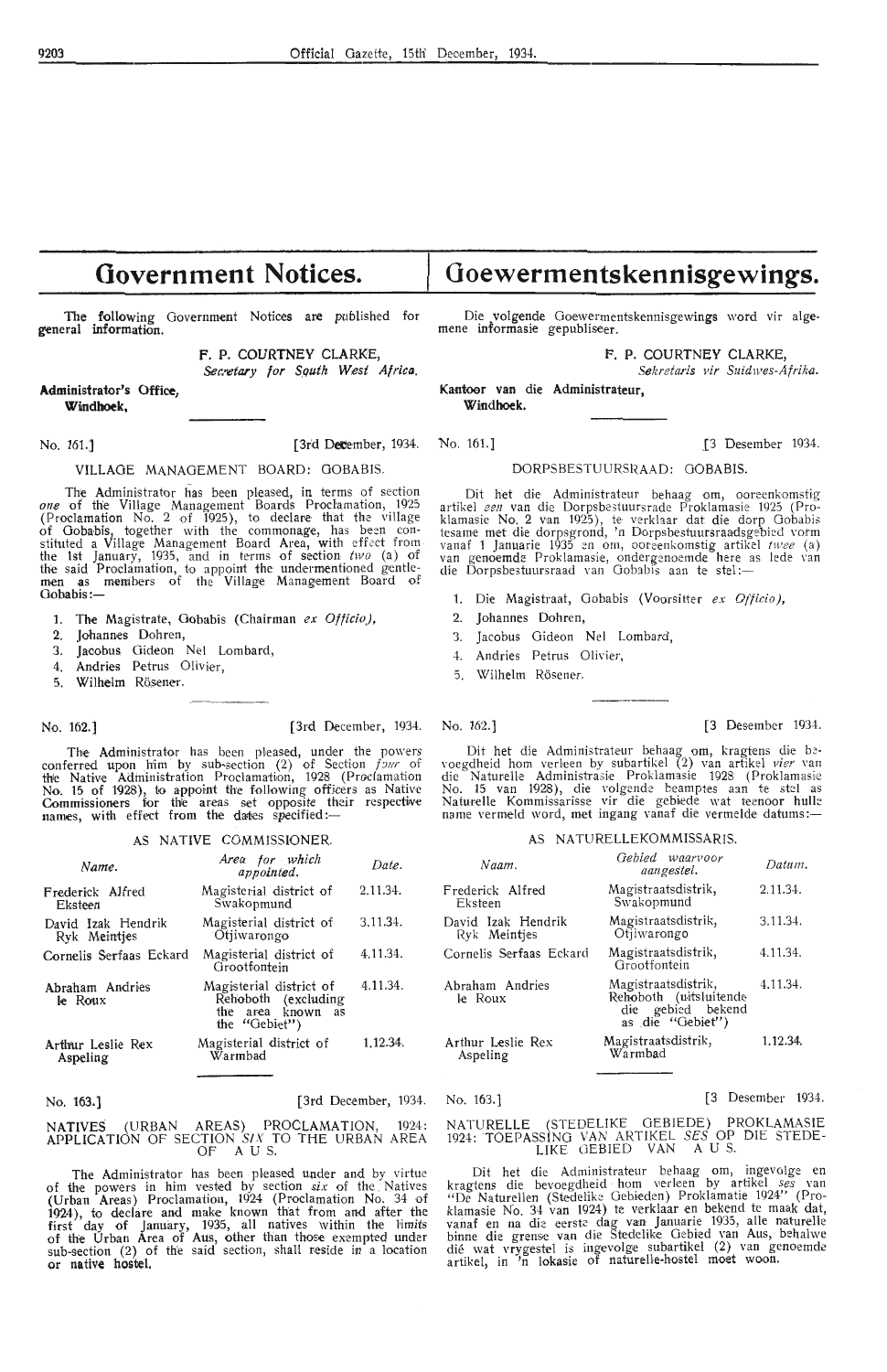#### No. 164.] (3rd December, 1934. No. 164.] (3 Desember **1934.**

#### PROCLAIMED AREA UNDER SECTION *ELEVEN* OF THE NATIVES (URBAN AREAS) PROCLAMATION, 1924.

The Administrator has been pleased under and by virtue of the powers in him vested by sub-section (1) of Section *eleven* of the Natives (Urban Areas) Proclamation, 1924 (Proclamation No. 34 of 1924), to declare that the Urban Area defined in the accompanying schedule shall, from and after the first day of January, 1935, be a proclaimed area subject to the provisions of the said section *eleven*.

And has further been pleased to make known that he shall exercise in respect of the said proclaimed area all and several the powers specified in paragraphs (a) to (e) and (h) to (j) of sub-section (1) of the said section *eleven*.

#### SCHEDULE.

The area under the control of the Village Management Board of AUS.

No. 165.] (3rd December, 1934. No. 165.] (3 Desember **1934.** 

The Administrator has been pleased under and by virtue of the powers in him vested by sub-section  $(1)$  of section twenty of the Natives (Urban Areas) Proclamation, 1924<br>(Proclamation No. 34 of 1924), to make the following regulation:—

#### REGULATION.

The regulations published under Government Notice No. 173 of the 20th day of December, 1924, for· the proclaimed Area defined in Government Notice No. 172 of the same date<br>(the area under the control of the Municipal Council of Windhoek) sball be of force and e7fect from the first day of January, 1935, in the Proclaimed Area defined in Government Notice No. 164 of the 3rd day of December, 1934, to wit. the area under the control of the Village Management Board of Aus, save in so far as they are repealed, amended or added to by regulations made for the Proclaimed Area defined in the last mentioned Government Notice.

No. 166.] [3rd December, 1934. No. 166.] (3 Desember 1934.

The Administrator has been pleased, under the powers vested in him by Section twenty (2) of the Natives (Urban Areas) Proclamation, 1924 (Proclamation No. 34 of 1924) to approve of the subjoined regulations framed by the Aus Urban Local Authority under sub-section (2) of Section twenty of the aforesaid Proclamation to be in force and effect from the 1st day of January, 1935, in respect of the area under the control of the Aus Village Management Board.

#### LOCATION REGULATIONS.

Framed under section *twenty* (2) of the Natives (Urban Areas) Proclamation, 1924.

1. The following regulations shall apply to such area or areas as may be defined and set apart for the purposes of a location by the urban local authority, with the approval of the Administrator, at Aus.

(a) The urban local authority shall appoint an officer who shall be known as the location superintendent. Such officer shall reside at a place approved by the urban local authority, and shall carry out such instructions as he may receive from time to time from the urban local authority in regard to the administration of the location. He shall receive<br>all complaints, representations, or recommendations that may from time to time be made by the inhabitants of the location, and shall lay them before the urban local authority for consideration.

(b) The urban local authority may with the approval of the Administrator appoint at such remuneration as it may consider reasonable one or more natives as assistants to the local superintendent.

3. The superintendent shall, as soon as possible after the 31st March, 30th June, 30th September, and 31st December in each year, prepare a report in regard to the conditions, health and management of the location, which shall be laid before the urban local authority. Such reports shall be available for inspection by an officer appointed under sub-:ection (2) of section *ten* of the Natives (Urban Areas) Proclamation, 1924.

#### OEPROKLAMEERDE KRING INOEVOLOE ARTIKEL *ELF*  VAN "DE NATURELLEN STEDELIKE OEBIEDEN) PRO-KLAMA TIE 1924".

Dit het die Administrateur behaag om, ingevolge en<br>kragtens die bevoegdheid hom verleen by subartikel (1) van<br>artikel *elf* van "De Naturellen (Stedelike Oebieden) Proklamatie 1924'' (Proklamasie No. 34 van 1924) te verklaar dat die stedelike gebied wat in die aangehegte bylae om-<br>skryf is, vanaf en na die eerste dag van Januarie 1935 'n geproklameerde Kring sal wees ooreenkomstig die bepalinge<br>van genoemde artikel *elf.* 

Dit het horn voorts behaag om bekend te maak dat hy ten opsigte van voormelde geproklameerde Kring alle<br>bevoegdhede bepaal in paragrawe (a) tot (e) en (h) tot (j)<br>van subartikel (1) van genoemde artikel *elf* sal uitoefen.

BYLAE.

Die gebied onder die beheer van die Dorpsbestuursraad van AUS.

Dit het die Administrateur behaag om, ingevolge en<br>kragtens die bevoegdheid hom verleen by subartikel (1) van<br>artikel *twintig* van "De Naturellen (Stedelike Oebieden) Proklamatie 1924'' (Proklamasie No. 34 van 1924), die volgende regulasie te maak:--

REOULASIE.

Die regulasies gepubliseer onder Qoewermentskennisgewing No. 173 van die 20ste dag van Desember 1924 vir die geproklameerde Kring bepaal in Ooewermentskennisgewing No. 172 van dieselfde datum (die gebied onder die toesig<br>van die Stadsraad van Windhoek) word van krag en tree in werking op die eerste dag van Januarie 1935 in die geproklameerde kring bepaal .in Ooewermentskennisgewing No. 164 van die 3de dag van Desember 1934, te wete, die ge-<br>bied onder die toesig van die Dorpsbestuursraad van Aus, behalwe sover as wat hulle herroep, gewysig of aangevul is deur regulasies gemaak vir die Geproklameerde Kring bepaal in Iaasgenoemde Ooewermentskennisgewing.

Dit het die Administrateur behaag om, kragtens die bevoegdhede hom verleen by Artikel twintig (2) van "De Naturellen (Stedelike Gebieden) Proklamatie 1924''), die onderstaande regulasies, vasgestel deur die Stedelike Plaaslike Bestuur van Aus ingevolge sub-artikel (2) van Artikel twintig van voormelde Proklamasie, vanaf die eerste dag van Januarie 1935 ten opsigte van die gebied onder die beheer van die Dorpsbestuursraad van Aus van krag te laat word en in werking te laat tree.

#### LOKASIE REOULASIES.

Opgetrek volgens Artikel twintig (2) van "De Naturellen (Stedelike Oebieden) Proklamatfe. 1924".

1. Die volgende regulasies sal van. toepassing wees op sodanige gebied of gebiede soos bepaal en opsygesit mag word deur die stedelike plaaslike \_bestuur, met die goedkeuring van die Administrateur te Aus, vir die doe! van 'n iokasie.

2. (a) Die stedelike plaaslike bestuur moet 'n amptenaar aanstel, wat die naam sal dra van lokasiesuperintendent. Sodanige amptenaar moet woonagtig wees op 'n plek, wat goedgekeur is deur die stedelike plaaslike bestuur, en sodanige bevele uitvoer wat hy van tyd tot tyd mag ontvang van die stedelike plaaslike bestuur, met betrekking tot die bestuur<br>van die lokasie. Hy moet alle klagte, voorstellings en aanbevelinge aanhoor, wat van tyd tot tyd deur die inwoners<br>van die lokasie gemaak mag word, en die voor die stedelike plaaslike bestuur bring vir oorweging.

(b) Die stedelik,e plaaslike bestuur mag, met goedkeuring van die Administrateur, een of meer naturelle as assistente van die lokasie;uperintendent aanstel, en teen sodanige beloning as hy redelik mag ag.

3. Die superintendent moet, so gou moontlik na 31 Maart, 30 Junie, 30 September en 31 Desember in elk jaar 'n rapport opstel met betrekking tot die toestande, gesondheid en bestuur van die lokasie, wat gestuur moet word na die stedelike plaaslike bestuur. Sodanige rapporte moet beskikbaar wees vir ondersoek deur 'n amptenaar, wat aangestel is onder sabartikel (2) van Artikel *tierz* van "De Naturellen (Stedelike Gebieden) Proklamatie 1924".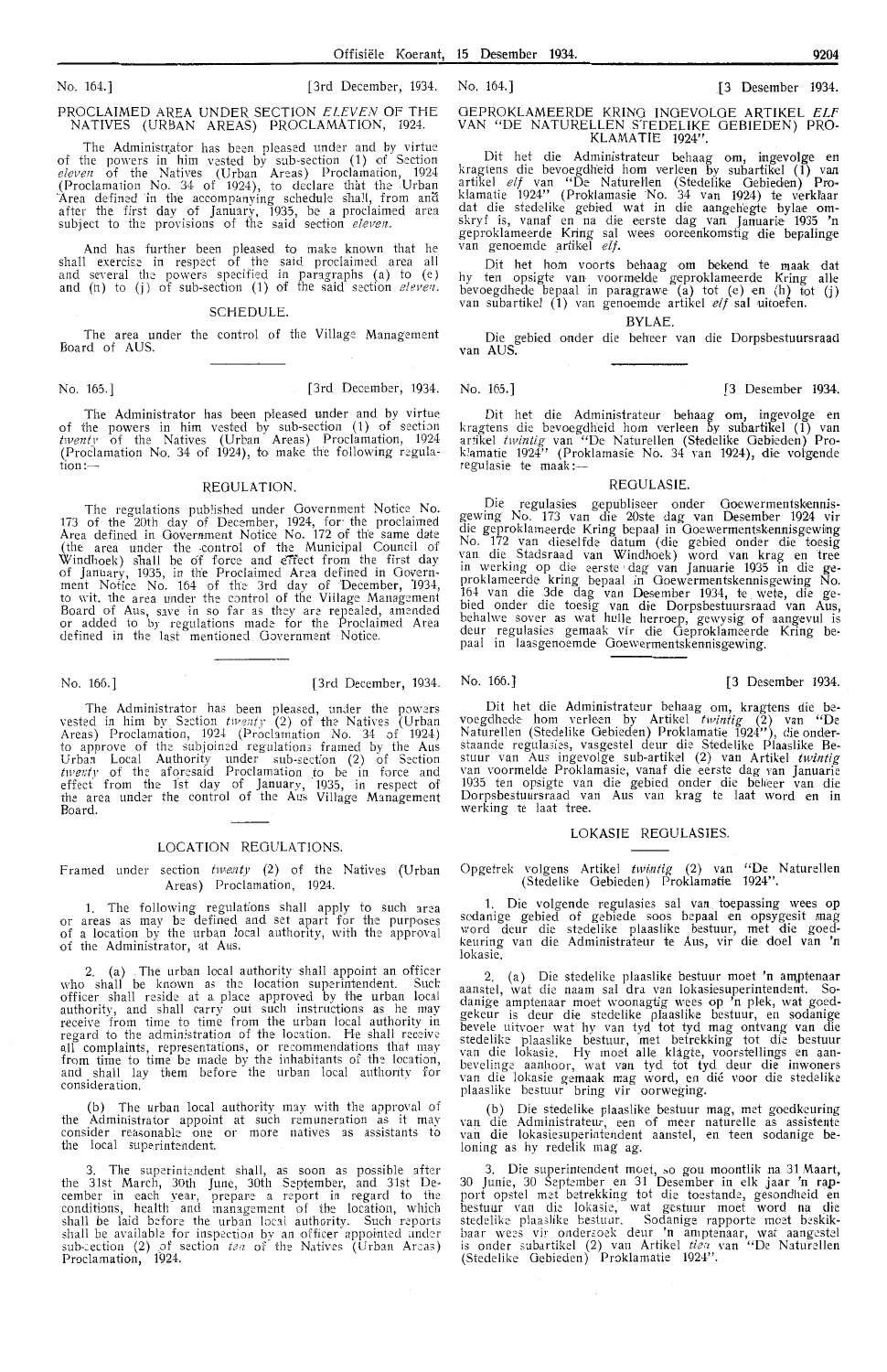4. The superintendent shall cause a copy in English and Dutch and in the native language most commonly used in the location of all regulations, orders, or instructions relating to the control, management, and use of the 1ocation to be posted and maintained in a conspicuous place in the location for the information of the residents, and any person defacing or tampering with any such notice shall be guilty of an offence.

5. The medical officer to the urban local authority shall annually prepare a report on the health and sanitary conditions of the location, which shall be laid before the urban local authority. Copies of every such report shall be forwarded to the Administrator.

6. Every person over the age of eighteen years desirous of taking up his residence in a location and erecting a dwelling for that purpose, shall apply to the location superintendent for a site permit. If the superintendent is satisfied that the applicant is a fit and proper person to reside in the :location he shall grant a permit and \_point out a site upon which a dwelling shal'l be erected, provided that if a dwelling is not erected within a reasonable time such permit may be canoelled and with'drawn.

Every such site shall be in extent not less than fifty feet by fifty feet.

7. The urban local authority shall from time to time issue such general directions as it may see fit in regard to<br>the method of construction and the materials to be used in the erection of dwellings or buildings or in the addition<br>to or alteration of any dwelling already erected, provided that no dwelling shall be erected which is not sufficiently lighted and ventilated and does not provide at least 30 square feet of floor and 300 cubic feet of air space for each intended inmate over the age of 10 years, and at least half the amount for each intended inmate below that age.

8. Any person to whom a site permit has been granted shall give notice to the superintendent of the completion of any new dwelling or building, or of the alteration of any dwelling or building occupied by him, and no such building<br>or dwelling shall be occupied or used until it has been<br>inspected and approved by the superintendent.

9. Every person over the age of 18 years desirous of taking up his residence in the location and of occupying<br>a dwelling erected by the urban local authority shall apply to the location superintendent, who shall, if he is satisfied that the applicant is a fit and proper person to reside in<br>the location, allot to him a dwelling of the class for which application is made if such is available, and shall issue to<br>him a residential permit authorising him to reside therein.

10. No site permit or residential permit shall be transferred, and no site or dwelling shall be sublet, except with the written permission of the superintendent and to a person approved of by him.

11. No person other than the holder of a site permit who has erected a dwelling in the location and the holder of a residential permit, together with their wives and families, being children under eighteen years of age or unmarried dat<sub>re</sub>hters, shall reside in the location unless he shall first<br>have obtained a "Lodger's permit", which shall be granted by the superintendent, if he is satisfied that the applicant is<br>a fit and proper person therefor, and that he has found suitable accommodation. For the purpose of finding such ac-<br>commodation a temporary permit for six days may be granted. All permits under this section shall specify the dwelling, with the name of the occupier thereof, in which the lodger shall alone reside. Such permit shall not be transferable. Any<br>visitor to the location desiring to remain longer than twelve<br>hours shall report himself to the superintendent, who shall,<br>on his being satisfied that the applicant specified period.

12. The Superintendent shall keep (in a form to be prescribed by the local authority) a register of all persons to whom site permits, residential permits, or lodger's permits are issued and such person shall be known as "registered occupier". The register shall set out the name, race and occupation of every registered occupier, and the name, sex, age and occupation (if any) of each member of his family residing with him, and shall specify the site or dwelling on or in which he resides.

13. A return showing the population of the location shall be submitted by the superintendent to the urban local authority every halfyear.

4. Die superintendent moet 'n afskrif in Engels en Afrikaans en in die naturelletaal, wat in die lokasie die meeste gebruik word, van alle regulasies, orders en instruksies met betrekking tot kontrole, bestuur en gebruik van die lokasie laat ophang en in stand hou in 'n in die oog vallende plek in die lokasie vir die informasie van die inwoners, en enige persoon wat sodanige kennisgewing beskadig is skuldig aan<br>'n oortreding van die wet.

5. Die mediese amptenaar van die stedelike plaaslike bestuur moet elke jaar 'n rapport opstel oor die gesondheids-<br>en sanitêre toestande van die lokasie, wat voor die stedelike plaaslike bestuur gebring moet word. Afskrifte van elke so-<br>danige rapport moet gestuur word na die Administrateur.

6. Elke persoon bo die ouderdom van agtien jaar, wat verlang om te woon in die lokasie en om 'n woning op t: rig vir daardie doel, moet applikasie maak aan die lokasiesuper-<br>intendent vir 'n ''bouterrein-permit''. As die superintendent daarvan oortuig is, dat die applikant 'n geskikte en behoorlike persoon is om in die lokasie te woon, sal hy hom 'n permit toeken en 'n stuk grond aamrys, waar 'n woning opgerig kan word, met dien verstande dat indien 'n woning nie binne 'n redelike tyd opgerig is nie, sodanige permit geskrap en teruggetrek mag word. Elke sodanige bouterrein moet in omvang nie kleiner wees dan vyftig voet by vyftig<br>voet nie.

7. Die stedelike plaaslike bestuur moet van tyd tot tyd sodanige algemene instruksies uitvaardig as dit mag nodig ag met betrekking tot die manier van bou en die boustowwe wat gebruik moet word in die oprigting van wonings of geboue of in bybouing tot of verandering van enige woning of gebou alreeds opgerig, met dien verstande dat daar geen gebou opgerig sal word wat nie voldoende verlig en geventileer is nie en wat nie voorsiening maak vir ten minste 30 vierkante vod vloerruimte en 300 kubieke voet lugruimte vir elke bestemde inwoner bo die ouderdom van 10 jaar,<br>en ten minste die helfte van gemelde grootte vir elke bestemde inwoner onder daardie ouderdom nie.

8. Elke persoon aan wie 'n bouterrein-permit gegee is, moet die superintendent in kennis stel van die voltooiing van enige nuwe woning of gebou, of van die 'verandering van enige woning of gebou deur hom bewoon, en geen so gebou mag bewoon of gebruik word nie totdat die super• intendent dit ondersoek en goedgekeur het nie.

9. Elke persoon, bo die ouderdom van agtien jaar, wat begeer om in die lokasie te woon, en 'n huis te bewoon opgerig deur die stedelike plaaslike bestuur, moet aansoek doen by die lokasiesuperintendent, wie ,as hy tevrede is dat die applikant 'n geskikte en behoorlike persoon is om in die lokasie te woon, aan hom 'n woning sal toeken as so-<br>danige woning beskikbaar is en wat ooreenkom met die,<br>waarvoor hy applikasie maak, en aan hom 'n "bewoningspermit" uitreik, wat horn bemagtig om daarin te woon.

10. Geen bouterrein-permit of bewonings-permit mag oor- gedra word nie, en geen bouterrein of woning mag onderverhuur word nie, behalwe met die skriftelike verlof van die superintendent, en dan slegs aan 'n persoon deur horn goedgekeur.

11. Geen ander persoon dan die houer van 'n bouterreinpermit, wat 'n woning in die lokasie opgerig het, en die<br>houer van 'n bewonings-permit tesame met hul vrouens en<br>families, waaronder verstaan word kinders onder die ouderdom van agtien jaar of ongetroude dogters, mag in die lo-<br>kasie woon, teinsy hy eers 'n "loseerders-permit" verkry het, wat deur die superintendent uitgereik sal word, as hy oortuig is dat die applikant 'n geskikte en behoorlike persoon is vir die doel, en dat hy geskikte herberg gevind het. Vir die doel om sodanige herberg te vind mag 'n permit vir<br>ses dae toegeken word. Alle permitte onder hierdie afdeling sal die woning noukeurig vermeld met die naam van die be-<br>woner daarvan, in welke alleen die loseerder sal woon. So-<br>danige permitte sal nie oordraagbaar wee; nie. Enige kuiergas in die lokasie, wat verlang om langer dan drie uur te bly in die lokasie, moet homself rapporteer aan die Superin tendent, wie, wanneer hy daarvan oortuig is dat die appli-<br>kant 'n geskikte en behoorlike persoon is, aan hom 'n tyde-<br>like permit sal uitreik, geldig vir 'n bepaalde tyd.

12. Die superintendent moet 'n register hou (in 'n vorm wat die stedelike plaaslike bestuur sal voorskrywe) van alle persone aan wie bouterrein-permitte, bewonings-permitte, of loseerders-permitte uitgereik is, en sodanige persone sal be-<br>kend wees as "geregistreerde bewoners". Die register moet die naam, ras en beroep van elke geregistreerde bewoner, en<br>die naam, geslag, ouderdom, en beroep (indien enige) van<br>elke lid van sy familie, wat by hom woon, aangee, en moet noukeurig aantoon die bouterrein of woning waarop of waarin hy woon.

13. 'n Opgawe wat die bevolking van die lokasie aan-<br>toon moet elke ses maande deur die superintendent aan die stedelike plaaslike bestuur ingedien word.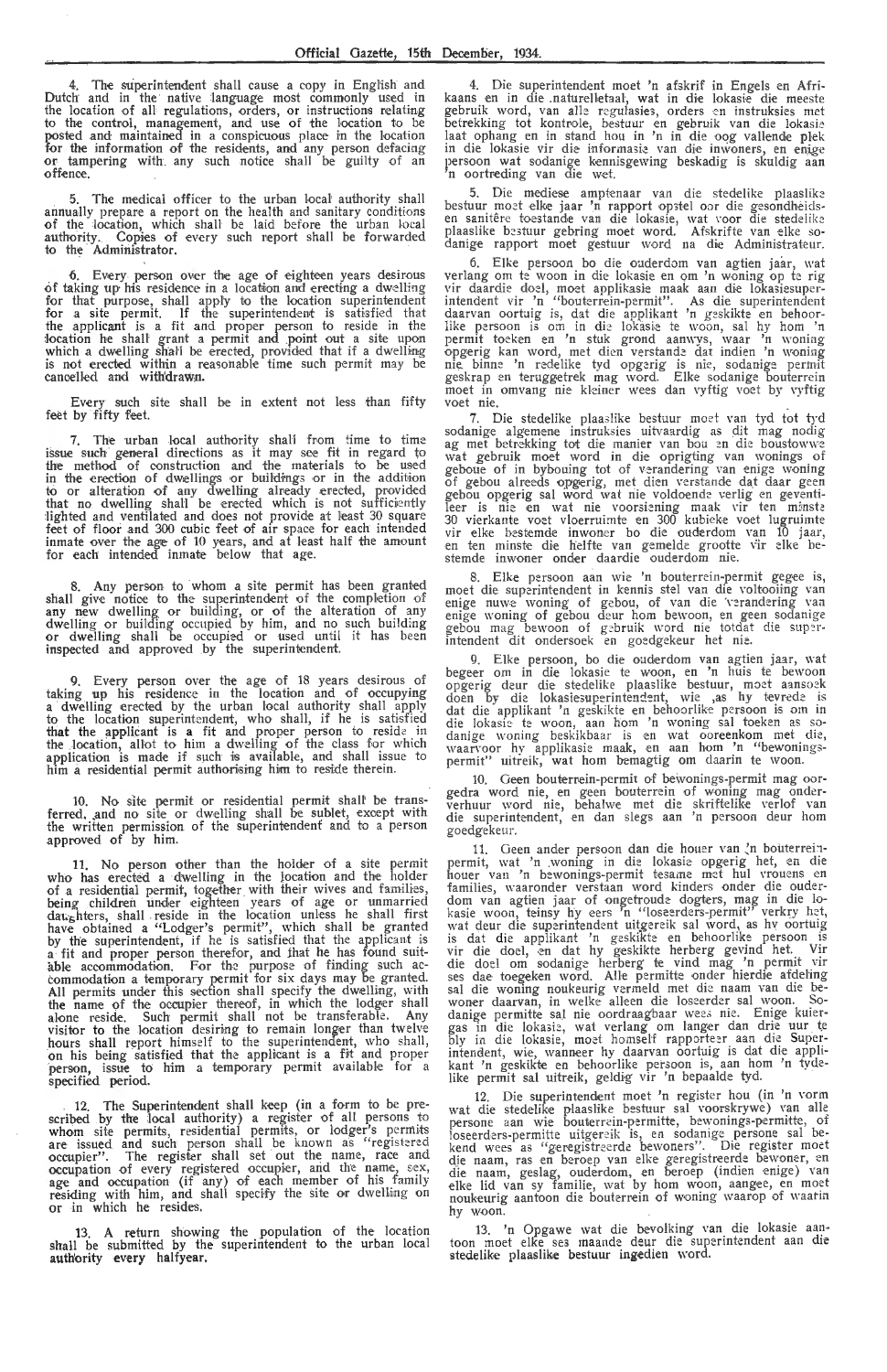14. The superintendent shall keep a record of the names of the persons whose applications for site permits residential permits, or lodger's permits have been refused, and the<br>reasons for each such refusal, and shall submit a copy of such record to the urban local authority every month.

15. Any person who shall have been refused a site permit, a residential permit, or a lodger's permit by the superintendent may appeal to the local authority and finally to the magistrate, who shall ultimately decide upon every such application.

16. The superintendent shall number each dwelling and shall, for the purpose, be provided by the local authority with proper tin plates or boards bearing the number of the dwellings legibly painted thereon in large figures, one of which plates or boards bearing the number of each dwelling sh'all be affixed and kept so affixed by every holder of a<br>site permit or of a residential permit on the exterior of his dwelling in some conspicuous and convenient place, pointed out to him by the superintendent.

17. Every registered occupier shall pay to the urban local authority in advance for such period as may be fixed by the said authority such sums by way of rent, charges for water and sanitary, health, medical and other services as may be fixed in a tariff to be framed from time to time by such authority and approved by the Administrafor and until such time as a tariff shall be so framed and approved the following charge shall be made in respect of rent and services:

(a) *Registered Occupier (excluding Lodger)*: 9d. per month or portion thereof for water, and 6d. per month or portion thereof for sanitary and health services and the rental of a stand or hut;

(b) *Lodger:* 6d. per month or portion thereof.

18. Any person failing or refusing to pay any sum for which he is liable, under these regulations within one month from the date on which it becomes due and payable shall be<br>guilty of an offence; and upon conviction shall be liable to a fine not exceeding £5 or in default of payment to imprisonment with or without hard labour for a period not exceeding one month, provided that no fine paid or imprisonment undergone shall have the effect of cancelling the liability or barring an action for the reoovery of the amount due by such' person<.

19. Any person failing or refusing to pay any sum for which he is liable under these regulations within one month from the date on which it becomes due and payable may be ordered by the superintendent to remove from the location forthwith. Any person failing to comply with such order shall be guilty of an offence, and the court in addition to any penalty may make an order for the ejectment of such per- son from the location.

20. If any registered occupier be ejected under the preceding section or leave his site or dwelling without the permission of the superintendent and be absent for a period of two months without paying or abandon his site or any dwelling for the said period, the urban local authority shall have the right to dispose of any improvements or property on the site, and after deducting the amount of any rent due and any expenses shall hand the balance of the proceeds (if any) to the person so ejected or so leaving or abandoning his site or dwelling, provided that the urban local authority shall give fourteen days' notice of its intention to exercise this right by serving such notice, where possible, on the occupier and by attaching a copy thereof to the door of the dwelling.

21. Every holder of a site permit or residential permit shall keep the dwelling and buildings on his site in good<br>condition and order. No person shall keep or cause or<br>suffer to be kept or deposit or allow to be deposited on any site or premises any accumulation of filth, manure, dirt refuse, garbage, or rubbish so as to be a nuisance or injurious<br>or dangerous to health, and the holder of a site permit or<br>residential permit shall further keep his site free from weeds<br>or rubbish at all times, and shall, unless e provision, whitewash or disinfect to the satisfaction of the medical officer all buildings thereon inside and outs:de in the months of January and July in each year, and at all such other times as the medical officer or the superintendent, acting under his instructions, may require.

22.' No outhouse, shed, fence, or other structure shall be erected on any site unless the written permission of the superintendent shall first have been obtained, and such permission shall only be given if the superintendent is satisfied

14. Die superintendent moet 'n Iys hou van die name van die persone, wie se aansoeke om bouterrein-permitte, bewonings-permitte of loseerders-permitte geweier is, en van<br>die redes vir elke sodanige weiering, en hy moet elke maand 'n afskrif van sodanige lys aan die stedelike plaaslike bestuur indien.

15. Enige persoon aan wie 'n bouterrein-permit, be- \Vonings-permit of loseerders-permit deur die superintendent geweier is, mag appelleer na die stedelike plaaslike bestuur, en uiteindelik na die Magistraat, wie 1aaste op elk sodanige an uiteindelik na die Magistraat, wie 1aaste op elk sodanige aansoek sal beslis.

16. Die superintendent moet elke woning 'n nommer gee, en moet vir die doel deur die stedelike plaaslike bestuur voorsien word van behoorlike blik plate of planke, wat die nommer van die woning aangee, duidelik daarop geskilder in groot syfors, en een van die plate of planke wat die nommer aangee van die woning moet vasgemaak en so gehou word deur elke houer van 'n bouternein-permit of van 'n bewonings-permit op die buitekant van sy woning op een of antler in die oog vallende plek, wat deur die superintendent aan hom aangewys is.

17. Elke geregistreerde bewoner moet aan die stedelike plaaslike bestuur vooraf vir sodanige tydperk as vasgestel mag word deur die genoemde stedelike plaaslike bestuur so-<br>danige bedrae betaal vir h'uurgeld, fooie vir water, en vir sanitêre, gesondheids, mediese en ander dienste, soos vas-<br>gestel mag word in 'n tarief wat van tyd tot tyd opgetrek mag word deur sodanige bestuur, en goedgekeur mag word deur die Administrateur, en totdat sodanige tarief opgetrek<br>en goedgekeur word, is die volgende fooi betaalbaar vir en goedgekeur word, is<br>huur en ander dienste :---

(a) *Geregistreerde Okkupant (uitsluitende Loseerder)*: 9d. per maand of gedeelte daarvan vir water, en 6d. per maand of gedeelte daarvan vir sanitere- en gesondheidsdienste en die huur van 'n standplaas of hut; (b) *Loseerder:* 6d. per maand of gedeelte daarvan.

18. Enige persoon wat in gebreke bly om enige bedrag te betaal, vir welke hy aanpreeklik is onder hierdie regulasies, binne een maand na die datum waarop dit ver-<br>skuldig en betaalbaar is, is skuldig aan 'n oortreding en is by skuldigbevinding onderhewig aan 'n boete van nie meer dan £5 nie, of in geval van wanbetaling, tot gevangenisstraf met of sonder harde arbeid vir 'n tydperk van nie meer dan een<br>maand nie; geen betaalde boete of deurgemaakte gevangenisstraf sal die uitwerking hê van die totnietmaking van die<br>aanspreeklikheid of opsysitting van stappe tot invordering<br>van die bedrag, wat deur sodanige persoon betaalbaar is.

19. Enige persoon wat in gebreke bly of weier om enige bedrag te betaal, vir welke hy aanspreeklik is onder hierdie regulasies, binne een maand na die datum waarop dit ver- skuldig en betaalbaar is, mag deur die superintendent beveel word om onmiddellik die lokasie te verlaat. Enige persoon wat nie sodanige bevel wil uitvoer nie, is skuldig aan 'n oor-<br>treding, en in byvoeging tot enige straf mag die hof 'n bevel uitvaardig vir die uitwerping van sodanige persoon uit die lokasie.

20. As enige geregistreerde bewoner uitgewerp word onder die voorafgaande artikel, of sy terrein of woning ver- laat sonder die toestemming van die superintendent, en afwesig bly vir 'n tydperk van twee maande en nalaat om<br>sy huur te betaal, of sy terrein of enige woning verlaat vir die genoemde tydperk, dan sal die stedelike plaaslike bestuur die reg hê om enige verbeteringe of goedere op die terrein<br>van die hand te sit, en na aftrekking van die beskuldigde huurgeld en enige andere onkoste, sal die orige opbrengs (as daar is) gegee word aan die bewoner wat uitgewerp is, of wat so sy terrein of woning laat staan of verlaat, met dien verstande dat die stedelike plaaslike bestuur veertien dae kennis moet gee van sy voorneme om die reg uit te oefen deur sodanige kennisgewing te dien, waar moontlik, aan die bewoner, en deur 'n afskrif daarvan aan die deur van die woning te heg.

21. Elke houer van 'n bouterrein-permit of 'n bewoningspermit moet die woning en geboue op sy terrein in goeie toestand en orde hou. Oeen persoon mag op enige terrein of eiendom enige, ophoping van vullis, mis, slyk, afval, oor- skiet of vuilgoed hou, laat hou of toelaat om te hou nie, of neergooi of laat neergooi nie, Wat 'n hindernis of skadelik of gevaarlik vir gesondheid sou wees, en die houer<br>van 'n bouterrein-permit of bewonings-permit moet verder altyd sy terrein skoon hou van onkruid of vuilgoed, en<br>moet, tensy vrygestel van sodanige bepaling, alle geboue daarop binne en buitekant witkalk of ontsmet tot bevrediging van die mediese amptenaar gedurende die maande Januarie en Julie van elke jaar, en op alle sodanige andere tye soos die mediese amptenaar of die superintendent volgens sy bevele mag vereis.

22. Geen buitehuis, skuur, draadheining of ander struktuur mag opgerig word op enige terrein, tensy die geskrewe verlof van die superintendent eers verkry is, en sodanige verlof sal alleenlik toegestaan word as die superintendent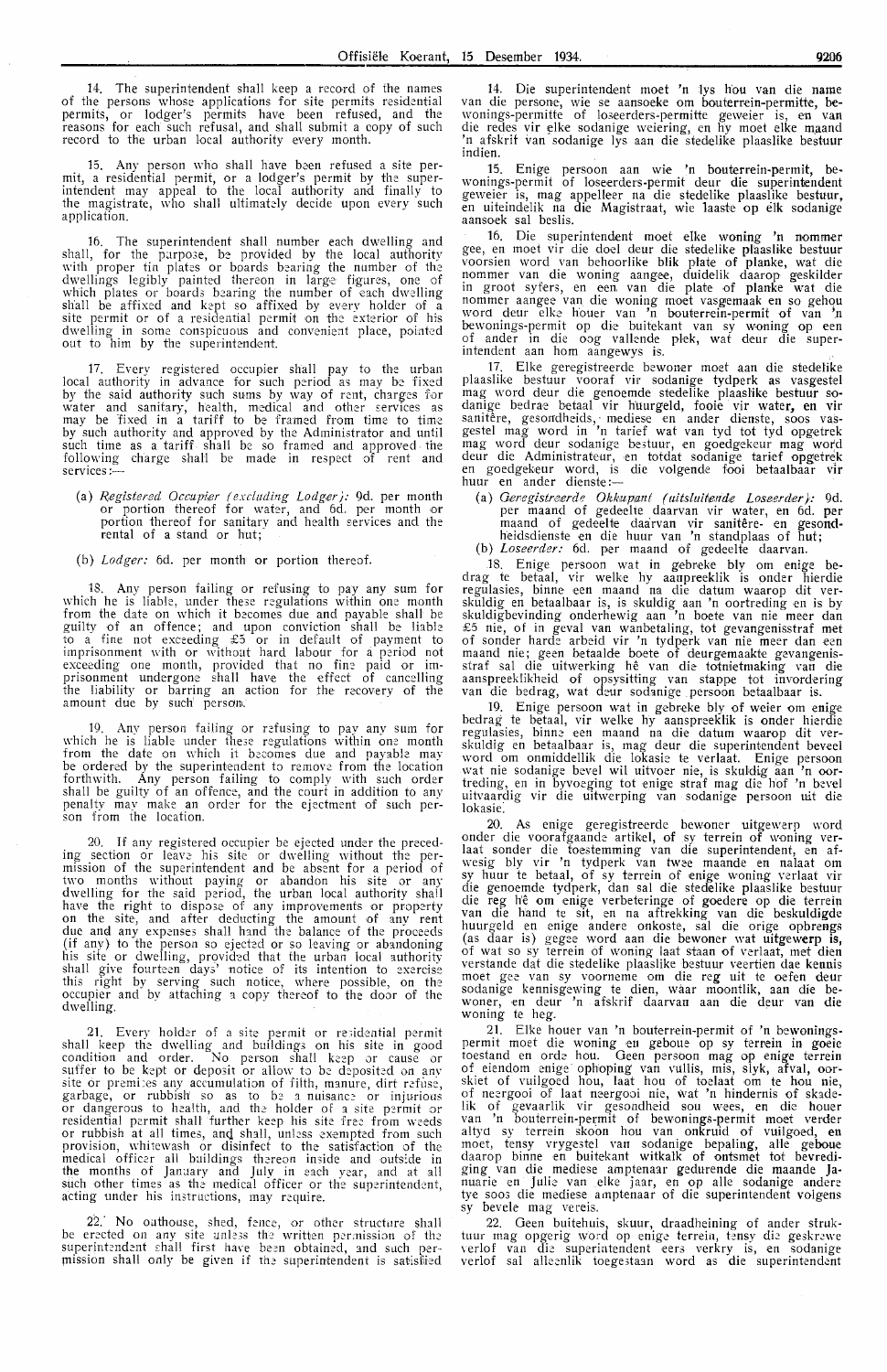th'at the design and the materials to be used are suitable to the purpose for which the structure is intended. All outhouses, sheds, fences, and other structures erected without<br>permission may be removed or destroyed by order of the superintendent.

23. It shall be the duty of the superintendent, subject to any instructions he may receive from the urban local authority, to point out from time to time a place or places where rubbish, filth, or litter of any kind may be deposited, and each' holder of a site permit shall be bound to deposit at least once during each and every week all rubbish, filth and litter from off his site at such place as shall be set apart for the purpose from time to time by the superintendent, and any person depositing any rubbish, filth or litter of any kind except at such place or places as shall have been pointed out or committing any nuisance within or in the neighbourhood of the location, shall be guilty of an offence.

24. The urban local authority shall set apart a place in or near the location where the inhabitants may wash clothes, and the superintendent shall from time to time issue instructions regulating the use of such wash-places by the inhabitants of the location, and any inhabitant of the location found washing clothes in any other place not set apart for such purpose· shall be guilty of an offence.

25. The urban local authority shall provide a sufficient and available supply of pure water, and assign and provide sufficient and suitable sanitary conveniences for the use of the inhabitants, separate and distinct for males and females; prov'ided that any holder of a site permit may, with the sanction of the tocal authority, erect a suitable and approved pail-closet in connection with his dwelling, provided that he<br>shall conform to the general sanitary regulations in that behalf of the urban local authority, and shall pay the charge prescribed by the regulations for the removal of nightsoil from such pail-closet.

26. In the event of any person in the location suffering from any infectious or contagious disease, the registered occupier of the dwelling in which such person resides or 1s found, or in the case of his death, or incapacity the eldest adult resident in such hut or dwelling, shall immediately report the same to the superintendent.

27. The medical officer or his authorised assistants may at all times enter any hut or dwelling or building in the location and examine all persons therein, and any resident who shall appear to the medical officer to be suffering from or to have been exposed to the infection of any infectious disease may by order of the medical officer be removed to such place, either within or beyond such location as the urban local authority may appoint for receiving such persons, and may by a like order, be therein detained until such time as, in the opinion of the medical officer, he shall be free from infection ..

28. The registered occupier of any dwelling in which a birth or death occurs, or, in the case of his death or incapacity, the eldest adult resident in such dwelling, shall forthwith report the same to the superintendent.

29. The superintendent shall keep in a form to be prescribed by the urban local authority a register showing the number and other description of the horses, mules, donkeys, horned cattle, sheep, goats, pigs and dogs belonging to every inhabitant. All horses, mules, donkeys, horned cattle, sheep, goats, and pigs which may be found in the location, and which have not been so registered as aforesaid, or of whose arrival no notice has been given to the superintendent, or of the rights to or ownership of which no satisfactory account shall be given to the superintendent, may be seized and taken possession of by him, and be impounded in the nearest pound, and shall thereupon be dealt with and treated<br>as other impounded animals in the said pound.

30. The local authority shall assign a place or places in the neighbourhood of the location for the erection of kraals, enclosures, sheds, or buildings for keeping such stock<br>as may be the property of the inhabitants of the location, and shall make such orders as may be necessary and reason-<br>able for the proper regulation thereof; and no person shall keep any horse, mule, donkey, horned cattle, sheep, goat or pig within the location except with the permission of the superintendent and subject to his being satisfied in regard to the suitability and cleanliness of the accommodation provided therefor

31. For the purposes of enabling the superintendent to keep any register required by these regulations, it shall be the duty of every inhabitant of the location to give the super-<br>intendent such information as he may require for the purpose,

tevrede gestel is dat die ontwerp en die boustowwe wat gebruik word, geskik is vir die doel vir welke dit bestem is. Alle buitehuise, skure, draadheinings en andere strukture,<br>wat opgerig is sonder verlof, mag verwyder of verniel word op las van die superintendent.

23. Dit sal die plig wees van die superintendent, onderhewig aan enige instruksies wat hy van die stedelike plaas- like bestuur mag ontvang, om 'n plek of plekke van tyd tot tyd aan te wys waar vuilgoed, vullis, of oorskiet van enige soort neergegooi mag word, en elke houer van 'n bouterrein-permit sal verplig wees om ten minste eenmaal gedurende elke en iedere week alle vuilgoed, vullis en oor-<br>skiet te verwyder van sy terrein na sodanige plek wat die superintendent vir die doel van tyd tot tyd opsy sal sit, en enige persoon wat enige vuilgoed, vullis of oorskiet van<br>enige soort neergooi, behalwe op sodanige plek of plekke<br>reeds aangewys, of enige oorlas binne of in die omtrek<br>van die lokasie maak, is skuldig aan 'n oortreding.

24. Die stedelike plaaslike bestuur moet 'n plek binne of naby die lokasie afsonder, waar die inwoners klere mag was. en die superintendent sal van tyd tot tyd bevele uitvaardig, wat die gebruik van sodanige wasplekke deur die inwoners van die lokasie reel, en enige inwoner van die lokasie wat gevind. word klere te \\'as .i n enige andere piek, wat nie vir hierdie doel opsy gesit is nie, is skuldig aan<br>'n oortreding.

25. Die stedelike plaaslike bestuur moet 'n voldoende en verkrybare voorraad skoon water voorsien, en voldoende en geskikte santifere gemakke vir die gebruik van die inwoners geskikte sanitêre gemakke vir die gebruik van die inwoners<br>aanwys en voorsien, vir manne en vrouens apart en onder-<br>skeie, met dien verstande dat enige houer van 'n bouterreinpermit met die toestemming van die stedelike plaaslike bestuur 'n geskikte en goedgekeurde emmer-privaat in verband met sy woning mag oprig, en met dien verstande dat hy met die algemene sanitêre regulasies van die stedelike plaaslike bestuur in verband hiermee instem, en die som<br>voorgeskrewe deur die regulasies vir die verwydering van<br>die nagvuil van sodanige emmer-privaat betaal.

26. Ingeval daar enige persoon in die lokasie is wat ly aan -enige besmettelik,e of aansteeklike siekte, moet die geregistreerde bewoner van die woning, waarin sodanige per- soon bly of gevind word, of ingeval hy sterf of onbekwaam is, moet die oudste meerderjarige inwoner in sodanige hut of woning dadelik die toestand van sake aan die superintendent rapporteer.

27. Die mediese amptenaar of sy gemagtigde assistente mag te enige tyd tot enige hut of woning of gebou in die lokasie toegang hê en alle persone daarin ondersoek, en enige bewoner, wat die mediese amptenaar beskou as lydende<br>of blootgestel aan die besmetting van enige besmettelike<br>siekte, mag, onder opdrag van die mediese amptenaar ver-<br>plaas word na sodanige plek binne of buite sodani wat die stedelike plaaslike bestuur mag opsy sit vir die ontvangs van sodanige persone, en mag, onder 'n soortgelyke opdrag, daarin gehou word tot sodanige tyd wanneer hy, na die mening van die mediese amptenaar, van besmetting vry sal wees.

28. Die geregistreerde bewoner van enige woning, waarin 'n geboorte of sterfgeval plaasvind, of ingeval van sy dood of onbekwaamheid, die oudste meerderjarige inwoner in sodanige woning, moet dadelik die saak rapporteer aan die superintendent.

29. Die superintendent moet 'n register \_hou, die vorm waarvan voorgeskrewe sal word deur die stedelike plaaslike<br>bestuur, wat die getal en ander beskrywing van die perde, muile, esels, grootvee, skape, bokke, varke en honde be-<br>horende aan elke inwoner weergee. Alle perde, muile, esels, grootvee, skape, bokke en varke, wat in die lokasie gevind mag word, en wat nie geregistreer is soos hierbô bepaal nie, of waarvan die aankoms me bekendgemaak 1s ,aan die superintendent nie, of indien geen bevredigende verslag aan die superintendent gegee is nie oor die regte tot of eiendom van sodanige diere, mag hy beslag op hulle lê en hul in besit neem, en hul in die naaste skut opsluit. Daarna sal die diere op dieselfde wyse behandel word soos ander geskutte beeste in die genoemde skut.

30. Die stedelike plaaslike bestuur moet 'n plek of plekke in die omtrek van die lokasie opsy sit vir die oprigting van krale, afgekampte plekke, skure of geboue vir die bewaring van sodanige vee wat die eiendom van die inwoners van die billik<br>Iokasie mag wees, en sodanige bevele gee soos nodig en billik mag blyk vir die behoorlike beheer daarvan, en geen persoon mag enige perd, muil, esel, grootvee, skaap, bok of vark binne die lokasie hou nie, sonder die verlof van die superintendent en onderhewig aan sy bevrediging met betrekking tot die geskikheid en skoonheid van die akkommodasie, wat vir die diere verskaf is.

31. Om die superintendent in staat te stel om 'n register te hou, vereis deur hierdie regulasies, is dit die plig van elke inwoner van die lokasie om die superintendent sodanige informasie te gee, soos hy mag nodig hê vir die doel, en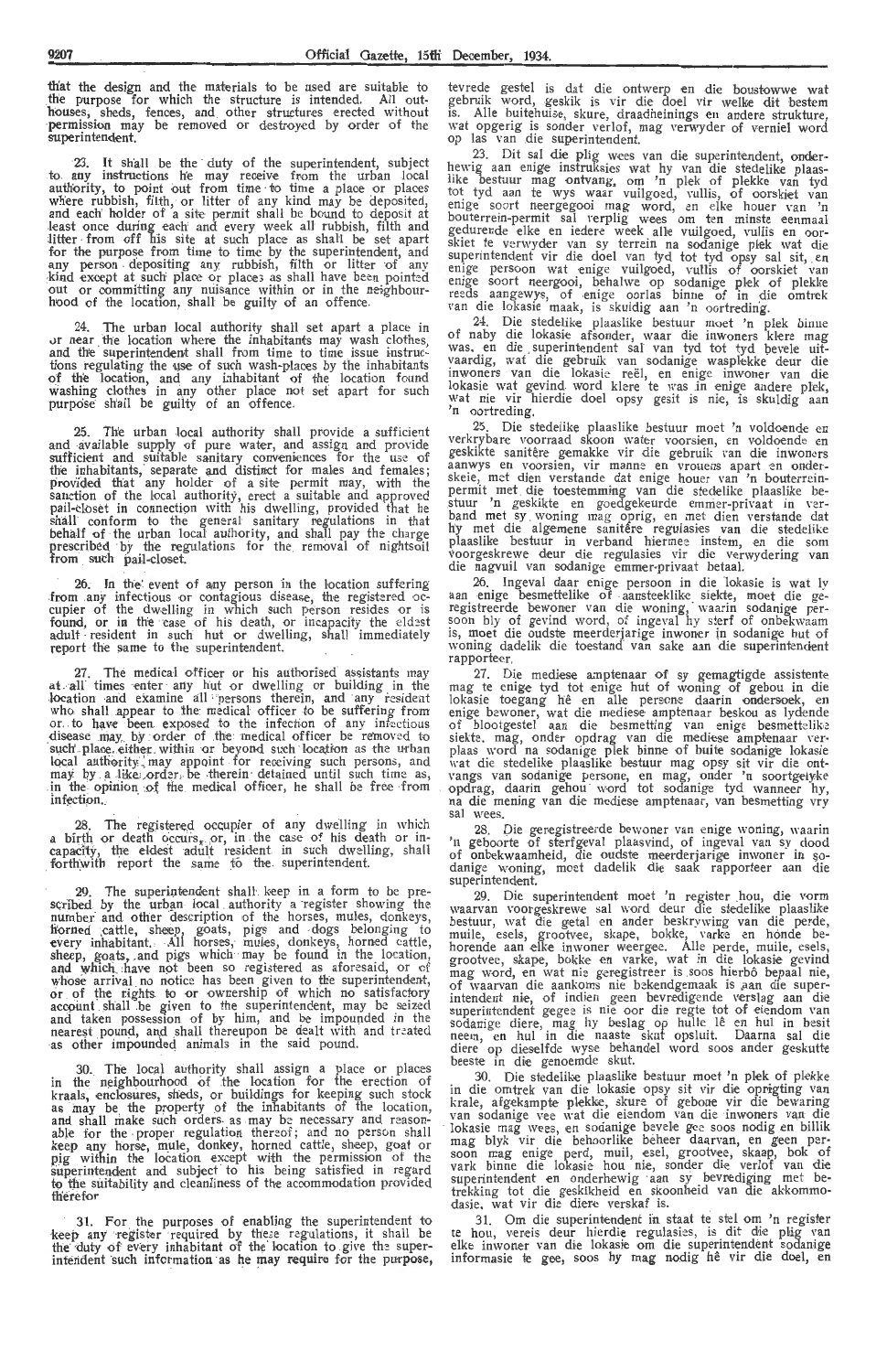and every such person who, on being requested by the superintendent to do so, shall neglect or refuse without reasonable cause to give such information shall be guilty of an offence.

32. No European shall enter the location without written permission from the local authority but this regulation shall<br>not apply to recognised clergymen, medical practitioners or officials in the exercise of their duty; and no native or coloured person other than a registered occupier, his wife and family, being children under eighteen years of age or unmarried daughters, or the holder of a temporary permit shall be in the location between the hours of 9 p.m. and sunrise except under the written permission of the superintendent.

33. The superintendent may prohibit any entertainment in the location which, from its character, is in his opinion<br>likely to create a disturbance or be a nuisance to the residents. The registered occupier of any siie on which such prohibited entertainment takes place, as well as all persons taking part therein, shall be guilty of an offence.

34. Every person who shall obstruct the superintendent or his assistants in the execution of their duty shall be guilty of an offence.

35. Every inhabitant of the location shall have the right to appeal to the Magistrate against any action of the location superintendent or other official of the local authority charged with the administration of the regulations. After due enquiry, at which the location superintendent or official of the local authority shall be entitled to be heard in support of his action, the magistrate shall be empowered to order such location superintendent or official of the local authority to grant the appellant facilities under the regulations if he is of opinion that such have been unreasonably withheld.

36. "Magistrate' shall for the purposes of these regulations include a native commissioner.

No. 167.] [6th December, 1934. No. 167.] [6 Desember 1934.

#### ACTING REGISTRAR OF DEEDS: APPOINTMENT OF.

It is hereby notified for generall information that GERT HENDRIK OLIVIER has been apposinted to act as Registrar of Deeds for South West Africa in terms of section *thirteen*, sub-section (1) of Proclamation No,. 21 of 1919, during the absence of Mr. P. S. Lambrechts om leave, with effect from the 18th December, 1934, to 3rd Feibruary, 1935.

No. 168.] [6th December, 1934.

#### ACTING REGISTRAR OF COMPANIES: APPOINTMENT OF.

It is hereby notified for generall information that GERT HENDRIK OLIVIER has been appointed to act as Registrar of Companies for South \Vest Afirica in terms of section *three,* sub-section (2) of the Gormpanies Ordinance, 1928 (No. 19 of 1928), during the absence of Mr. P. S. Lambrechts on leave, with effect from the !18th December, 1934, to on leave, with effect<br>the 3rd February, 1935.

No. 169.] [ 11th December, 1934. No. 169.) [ **11** Desember **1934.** 

The Administrator has been plieased to approve of the following:-

APPOINTMENT OF COMMISSIONER OF OATHS.

*Area of Jurisdiction.*<br>District of Rehoboth. Oert Petrus Crafford: District of Rehoboth. Gert Petrus Crafford:

GERMAN CONSUL AT WINDHOEK.

It is hereby notified for generral information that His Excellency the Governor-General hias been pleased to approve of the provisional recognition of Dr. HANS VON OELHAFEN as Consul of Germamy at Windhoek for the Mandated Territory of South West Africa and the Territory of Walvis Bay, pending the issue too him of His Majesty the King's Exequatur.

iedere persoon wat, as hy versoek word deur die super-<br>intendent om sulks te doen, versuim of weier sonder grondige rede om sodanige informasie te gee, is skuldig aan 'n oor-treding.

32. Geen Europeaan mag sonder skriftelike verlof van die plaaslike bestuur in die lokasie gaan, maar hierdie regu-<br>lasie is nie van toepassing nie op erkende geestelike, mediese praktisyne, of amptenare, wat hulle plig uitoefen; en geen naturel of gekleurde persoon, uitgesonderd 'n geregistreerde bewoner, sy vrou en familie, wat kinders is onder die ouder-<br>dom van agtien jaar of ongetroude dogters, of die houer van 'n tydelike permit mag in die lokasie wees tussen die tyd van 9 uur n.m. en sonsopgang, sonder die skriftelike verlof<br>van die superintendent.

33. Die superintendent mag enige vermaaklikheid in die lokasie bel-et wat, volgens sy mening, van *so* '.n aard is, dat dit waarskynlik 'n opskudding kan veroorsaak of 'n oorlas kan wees vir die inwoners. Die geregistreerde bewoner van enige terrein waar sodanige belette vermaaklikheid plaasvind, sowel as alle persone wat daarin deelneem, sal skuldig wees aan 'n oortreding.

34. Iedere persoon, wat die superintendent of sy assistente hinder in die uitoefen van hulle plig, is skuldig aan 'n oor-<br>treding.

35. Iedere inwoner van die lokasie sal die reg van appèl tot die magistraat hê teen enige daad van die lokasiesuperintendent of ander amptenaar van die stedelike plaaslike be-<br>stuur belas met die uitoefening van die regulasies. Na nodige stuur belas met die uitoefening van die regulasies. Na nodige<br>ondersoek, waar die lokasiesuperintendent of amptenaar van<br>die stedelike plaaslike bestuur geregtig op 'n gehoor tot ondersteuning van sy handeling sal wees, sal die magistraat gemagtig wees om sodanige lokasiesuperintendent of- amptenaar van die stedelike plaaslike bestuur te beveel om die appellant die gemakke onder die regulasies te gee, as volgens sy mening sodanige gemakke onbillik teruggehou was.

36. "Magistraat" sal, vir die doel van hierdie regulasies, 'n naturelle-kommissaris of naturelle-onderkommissaris insluit.

#### WAARNEMENDE REGISTRATEUR VAN AKTES: AANSTELLING **VAN.**

Hierby word vir algemene informasie bekendgemaak, dat GERT HENDRIK OLIVIER aangestel is as Waarnemende Registrateur van Aktes vir Suidwes-Afrika ooreenkomstig artikel *dertien*, subartikel (1), van Proklamasie No. 21 van<br>1919, gedurende die afwesigheid van Mnr. P. S. Lambrechts op verlof met ingang vanaf 18 Desember 1934 tot 3 Februarie<br>1935.

No. 168.) [6 Desember 1934.

WAARNEMENDE REGISTRATEUR VAN MAATSKAPPYE:

AANSTELLING VAN.

Hierby word vir algemene informasie bekendgemaak, dat GERT HENDRIK OLIVIER aangestel is as Waarnemende Registrateur van Maatskappye vir Suidwes-Afrika oore-enkomstig artikel *drie,* subartikel (2), van die Maatskappye<br>Ordonnansie 1928 (No. 19 van 1928) gedurende die afwesigheid van Mnr. P. S. Lambrechts op verlof met ingang vanaf 18 Desember 1934 tot 3 Februarie 1935.

Dit het die Administrateur behaag om die volgende goed te keur:--

KOMMISSARIS VAN EDE: BENOEMING VAN.

No. 170.) [11th December, 1934. No. 170.] [ 11 Desember 1934.

*Regsmagsg.ebied.*  Distrik Rehoboth.

#### DUITSE KONSUL, WINDHOEK.

Vir algemene informasie word hierby bekend gemaak dat dit Sy Eksellensie die Goewerneur-Generaal behaag het om die voorlopige erkenning van dr. HANS VON OEL-HAFEN as Konsul van Duitsland in Windhoek vir die Mandaatgebied Suidwes-Afrika en die gebied Walvisbaai goed te keur, hangende die uitreiking van Sy Majesteit die Koning se erkenning.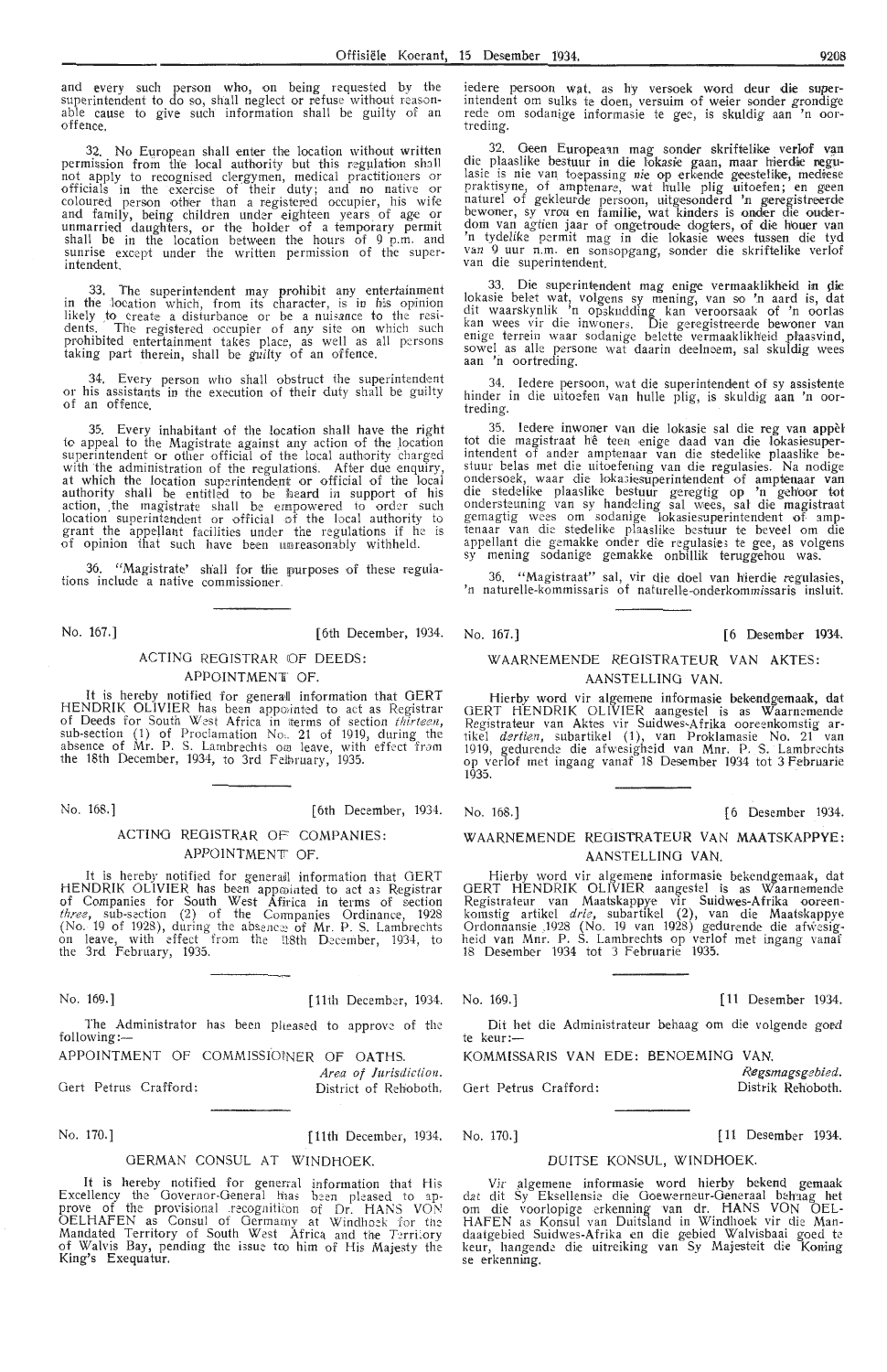No. 171.1 [12th' December, 1934.

POUNDS: ESTABLISHMENT AND DISESTABLISHMENT OF.

The Administrator has been pleased, in terms of section  $1, \nu$ o of Proclamation No. 5 of 1917, to approve of the following:-

Die het die Administrateur behaag om, ooreenkomstig artikel *twee* van Proklamasie No. 5 van 1917, die volgende goed te keur :-

SKUTTE: OPRIGTING EN SLUITING **VAN.** 

| Establishment of Pound<br>at:<br>Oprigting<br>van skut te: | Name of Poundmaster:<br>Naam van skutmeester: | Disestablishment of Pounds at:<br>Sluiting van skutte te: | District:<br>Distrik: | With effect from:<br>Met ingang vanaf: |
|------------------------------------------------------------|-----------------------------------------------|-----------------------------------------------------------|-----------------------|----------------------------------------|
| ONGOMBEOMURUI                                              | Stephen John<br>Galloway                      |                                                           | Okahandia             | 15.12.34.                              |
|                                                            |                                               | <b>HOUMOED</b>                                            | Grootfontein          | 30.11.34.                              |

#### No. 172.] [12th' December, 1934. No. 172.] [12 Desember 1934.

DORPSBESTUURSRAADSGEBIED, WARMBAD:

PLAASLIKE REGULASJES BETREFFENDE DIE AANHOU VAN DIERE: WYSIGING VAN.

Dit bet die· Administrat.eur behaag om die volgende regu- lasie, kragtens artikel *drie* van "De Dorpsbestuursraden Proklamatie 1925", soos gewysig deur die "Dorpsbestuursrade Wysigings Ordonnansie 1926, binne die dorpsbestuursraadsgebied Warmbad in krag en werking te laat tree:—

#### REGULASIE.

56. Regulasie No. 36 van die regulasies gepubliseer onder Goewermentskennisgewing No. 137 van 9 Augustus 1927 word hierdeur gewysig deur die toevoeging van die volgende paragraaf as paragraaf (2) ; die teenswoordige regulasie No. 36 word as paragraaf (1) hernommer:-

" (2) Niemand mag toelaat dat enige groot- of kleinvee, wat sy eiendom is of onder sy regmatige beheer staan, in enige publieke straat of elders binne die dorpsgebied Warmbad sonder 'n wagter rondloop nie."

#### AANSTELLING VAN MAGISTRAAT.

Dit het die Administrateur behaag om die volgende aan- stelling te maak :-

ARTHUR LESLIE RE?{ ASPELING as Magistraat van die distrik Warmbad met ingang vanaf 1 Desember 1934, in die plek van A. A. le Roux, wat verplaas is.

VILLAGE MANAGEMENT ,BOARD AREA, WARMBAD: LOCAL REGULATIONS RE KEEPING OF ANIMALS: AMENDMENT OF.

The Administrator has been pleased in terms of Section *three* of the Village Management Boards Proclamation, 1925, as amended by the Village Management Boards Amendment Ordinance, 1926, to make the following regulation to be of force and effect within the Village Management Board of force and effe

#### REGULATION.

56. Regulation No. 36, of the regulations published under Government Notice No. 137 of the 9th of August, 1927, is hereby amended by the addition thereto of the following paragraph' as paragraph (2), the present regulation No. 36<br>becoming paragraph (1):-

> "(2) No person shall allow any large or small stock, being h'is property or under his lawful control, to wander about in any public street or elsewhere within the Township area of Warmbad without an attendant."

No. 173.] [ 12th December, 1934. No. 173.] [12 Desember 1934.

#### APPOINTMENT OF MAGISTRATE.

The Administrator has been pleased to make the following appointment:-

ARTHUR LESLIE REX ASPELING to be Magistrate for the district of Warmbad .. vice A. A. le Roux transferred, with effect from the 1st December, 1934.

No. 171.] .£12 Deseml>er 1934.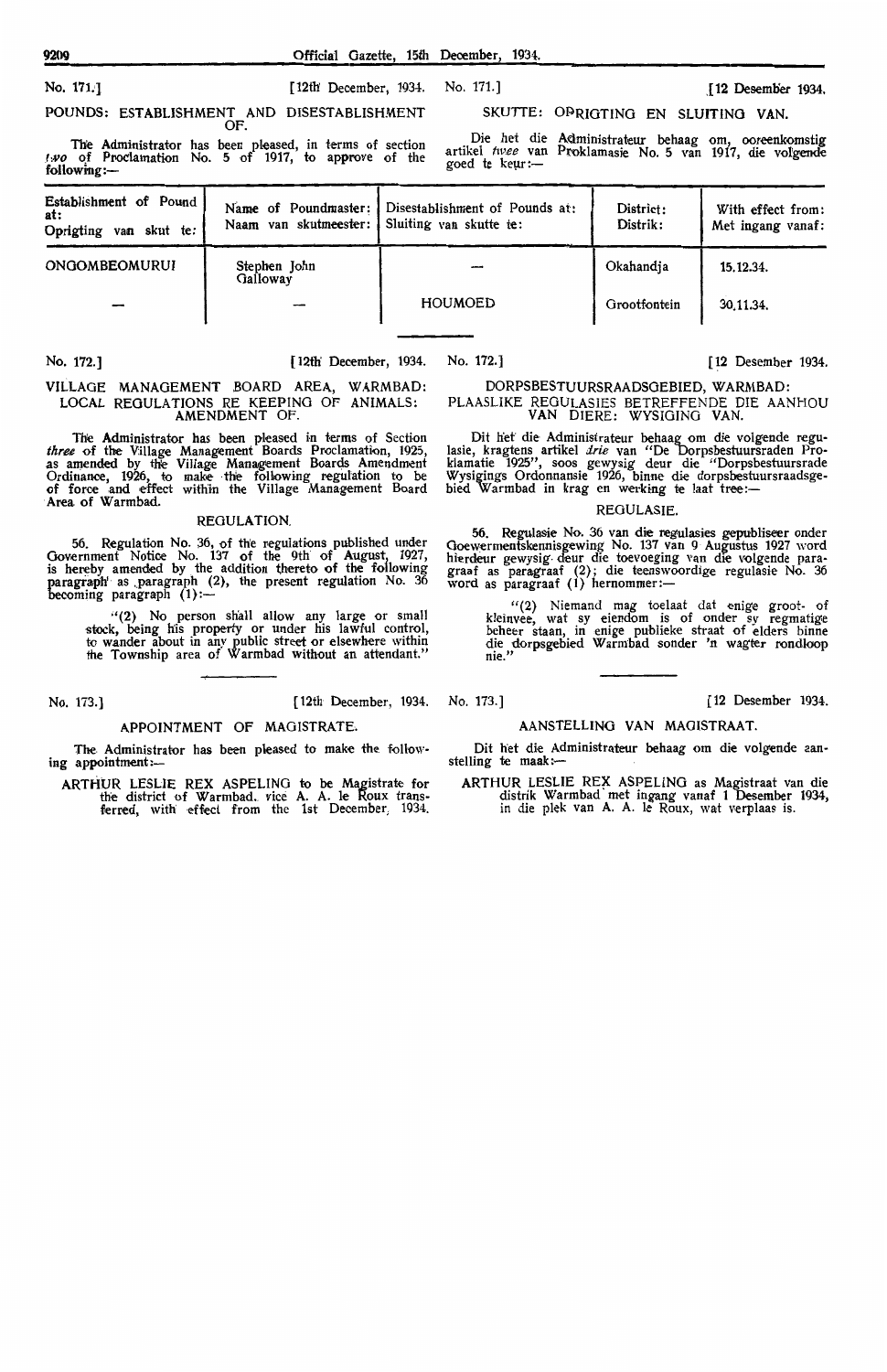# General Notices. | Algemene Kennisgewings.

### (No. 75 of/van 1934.)

BANKS' STATEMENT FOR QUARTER ENDED 30TH SEPTEMBER, 1934, IN TERMS OF SECTION EIGHT OF

## PROCLAMATION NO. 29 OF 1930. (THE BANKS' PROCLAMATION, 1930.)

BANKEOPGAWES VIR KWARTAAL EINDIGENDE 30 SEPTEMBER 1934, OOREENKOMSTIG ARTIKEL AOT VAN PROKLAMASIE NO. 29 VAN 1930. (DIE BANKEPROKLAMASIE 1930.)

THE STANDARD **BANK** OF SOUTH AFRICA, LIMITED. (With which is incorporated the African Banking Corporation Limited.)

Statement of Liabilities and Assets of the Standard Bank of South Africa, Limited, on the 30th day of September, 1934, prepared in acoordance with the "Banks' Proclamation, 1930".

DIE STANDERD BANK VAN SUID-AFRIKA, BEPERK,

waarby die "African Banking Corporation, Limited" ingelyf is.

Opgawe van Laste en Bate van die Standerd Bank van Suid-Afrika Beperk, op die 30ste dag van September 1934, ooreen- komstig die Bankeproklamasie 1930.

LIABILITIES.

LASTE.

|                                                                                                     | In S.W.Africa.<br>Binne S.W.Afrika.<br>(Union Currency.)<br>$(Unie$ Munt.) |               | Outside S.W.Africa.<br>Buite S.W. Afrika.<br>(Union Currency.)<br>(Unie Munt.) |            | Total.<br>Totaal.<br>(Union Currency.)<br>(Unie Munt.) |                 |
|-----------------------------------------------------------------------------------------------------|----------------------------------------------------------------------------|---------------|--------------------------------------------------------------------------------|------------|--------------------------------------------------------|-----------------|
| . (British Sterling $£10,000,000)$<br>To Subscribed Capital<br>Getekende Kapitaal<br>Britse Sterlg. |                                                                            |               |                                                                                |            |                                                        |                 |
| " Paid-up Capital.<br>Opbetaalde Kapitaal                                                           |                                                                            |               | 2,500,000 0 0                                                                  |            | 2,500,000 0 0                                          |                 |
| " Reserve Fund.<br>Reserwefonds                                                                     |                                                                            |               | 2,500,000 0 0                                                                  |            | 2,500,000                                              | $0\quad 0$      |
| " Notes in Circulation.<br>Note in Omloop                                                           | 72,993 10 0                                                                |               | 426,020 10 0                                                                   |            | 499,014 0 0                                            |                 |
| Government Deposits:-<br>Regeringsdepositos:-                                                       |                                                                            |               |                                                                                |            |                                                        |                 |
| (a) Administration of $S.W.A.$ .<br>Administrasie van Suidwes-Afrika                                | 45,386 18 1                                                                |               |                                                                                |            | 45,386 18 1                                            |                 |
| (b) Other Governments<br>Ander Goewermente                                                          |                                                                            |               | 264,690 16 11                                                                  |            | 264,690 16 11                                          |                 |
| " Savings Bank Deposits.<br>Spaarbank-depositos                                                     | 44,354 9 6                                                                 |               | 1,725,783 9 3                                                                  |            | 1,770,137 18 9                                         |                 |
| " Other Deposits:-<br>Ander depositos:-                                                             |                                                                            |               |                                                                                |            |                                                        |                 |
| (a) Payable after notice or on a fixed day.<br>Betaalbaar na kennisgewing of op 'n bepaalde dag     | 23,557 12 7                                                                |               | 16,677,568 19 3                                                                |            | 16,701,126 11 10                                       |                 |
| (b) Pavable on demand.<br>Betaalbaar op aanvraag                                                    | 222,878 15 4                                                               |               | 35, 185, 155                                                                   | $3\quad 0$ | 35,408,033 18 4                                        |                 |
| " Balances due to other Banks.<br>Balanse verskuldig aan ander banke                                |                                                                            |               | 117,283 9 10                                                                   |            | 117,283                                                | 9 <sub>10</sub> |
| " Balances due to Head Office and Branches.<br>Balanse verskuldig aan hoofkantoor en takke          | 26,770 13 10                                                               |               |                                                                                |            | 26,770 13 10                                           |                 |
| " Bills Payable<br>Wisselbriewe betaalbaar                                                          |                                                                            | $1\;\;5\;\;5$ | 680,284 6 2                                                                    |            | 680,285 11 7                                           |                 |
| Liabilities other than the foregoing<br>Verpligtings ander as die voorafgaande                      | 25,967 17 9                                                                |               | 5,768,047 13 4                                                                 |            | 5,794,015 11 1                                         |                 |
|                                                                                                     | £461,911 2 6                                                               |               | 65,844,834 7 9                                                                 |            | 66,306,745 10 3                                        |                 |
|                                                                                                     | <b>ASSETS.</b>                                                             |               |                                                                                |            |                                                        |                 |

**BATE.** 

|                                                                     |  |  |  |  | In S.W.Africa.<br>Binne S.W.Afrika.<br>(Union Currency.)<br>(Unie Munt.) | Outside S.W.Africa.<br>Buite S.W. Afrika.<br>(Union Currency.)<br>'Unie Munt.) | Total.<br>Totaal.<br>(Union Currency.)<br>(Unie Munt.) |  |  |
|---------------------------------------------------------------------|--|--|--|--|--------------------------------------------------------------------------|--------------------------------------------------------------------------------|--------------------------------------------------------|--|--|
| By Coin in hand and in transit.<br>Muntstukke in hande en onderweg  |  |  |  |  | 8.879 16 10                                                              | 602,988 10 1                                                                   | 611,868 6 11                                           |  |  |
| . Bullion in hand and in transit.<br>Staafgoud in hande en onderweg |  |  |  |  |                                                                          | 36,539 9 8                                                                     | $36,539$ 9 8                                           |  |  |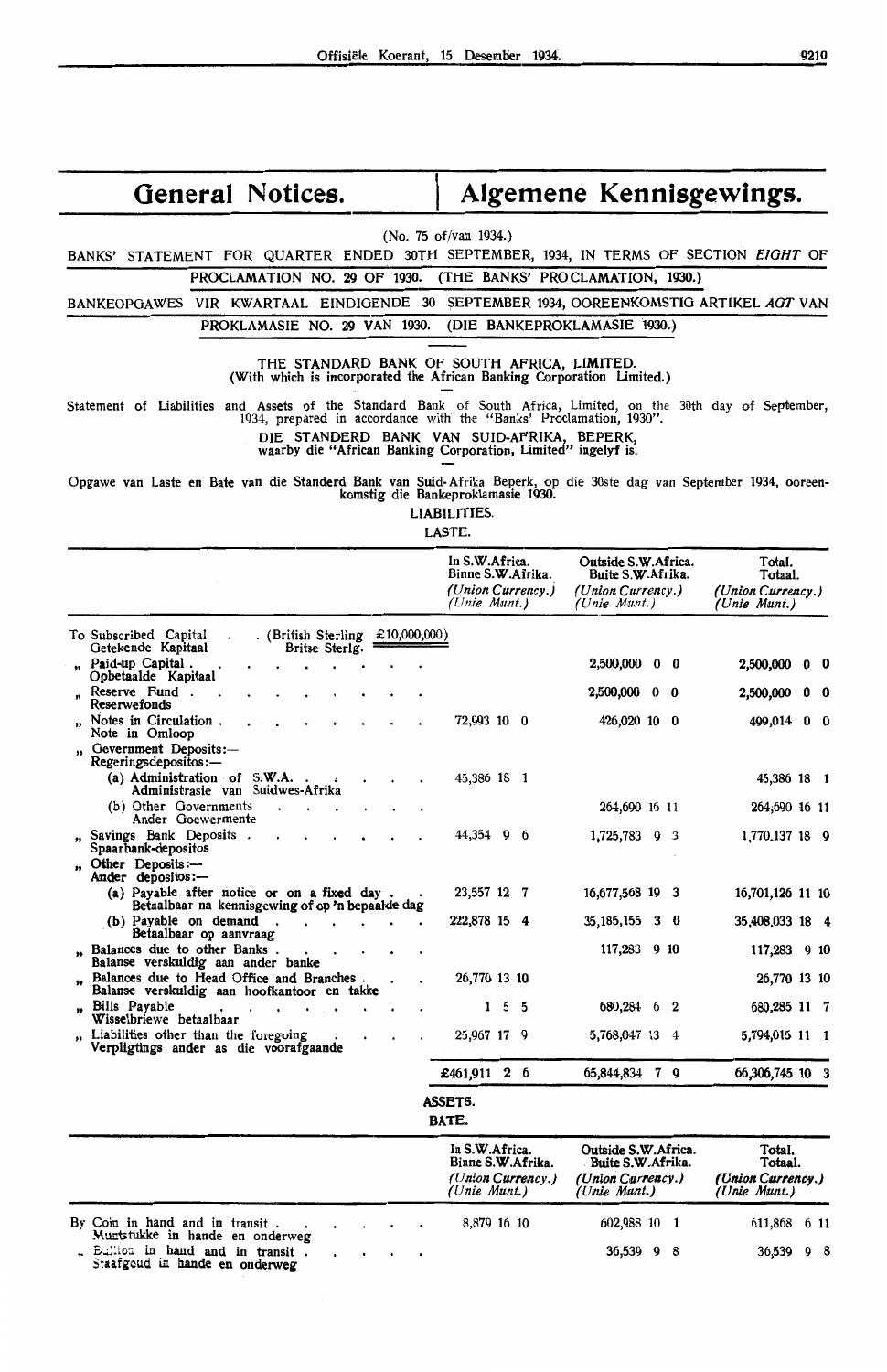|                         | " Balances held in South African Res. Bank.                                                    |  |              |       | 10,776,585 7 3              |    | 10,776,585 7 3  |            |            |
|-------------------------|------------------------------------------------------------------------------------------------|--|--------------|-------|-----------------------------|----|-----------------|------------|------------|
|                         | Balanse verskuldig deur Suid-Afrikaanse Reserwe Bank<br>" Money at call or short notice.       |  |              |       | $2,650,000 \quad 0 \quad 0$ |    | 2,650,000       | $0\quad 0$ |            |
|                         | Geld op aanvraag of kort kennisgewing                                                          |  | 365 10 0     |       |                             |    |                 |            |            |
| <b>b</b>                | Notes of South African Reserve Bank<br>Note van Suid-Afrikaanse Reserwe Bank                   |  |              |       | $1,108,349$ 0 0             |    | 1,108,714 10 0  |            |            |
| 33                      | Notes of other Banks.<br>Note van ander banke                                                  |  | $23,235$ 0 0 |       | 291,230 19 0                |    | 314,465 19 0    |            |            |
|                         | Balances due by other Banks.<br>Balanse verskuldig deur ander banke                            |  |              |       | 384,607 6 2                 |    | 384,607 6 2     |            |            |
|                         | Securities:-<br>Sekuriteite:-                                                                  |  |              |       |                             |    |                 |            |            |
|                         | (a) Union Government<br>Unie-Goewerment                                                        |  |              |       | 2,961,514 11 0              |    | 2,961,514 11 0  |            |            |
|                         | (b) British and Colonial Governments<br>Britse en Koloniale Goewermente                        |  |              |       | 11,252,155 18 6             |    | 11,252,155 18 6 |            |            |
|                         | (c) Other Securities<br>Ander Sekuriteite                                                      |  |              |       | 670,208 4 4                 |    | 670,208 4 4     |            |            |
|                         | Bills under discount:-<br>Wisselbriewe onder diskonto:---                                      |  |              |       |                             |    |                 |            |            |
|                         | (a) Current<br>Lopende                                                                         |  | 53,482 18 8  |       | 4,567,718 6 7               |    | 4,621,201 5 3   |            |            |
|                         | (b) Overdue and unpaid.<br>Agterstallige en onbetaalde                                         |  | 5,825        |       | 99,595 8 2                  |    | 105,420 10 1    |            |            |
| $\overline{\mathbf{r}}$ | Loans and advances other than Bills:-<br>Lenings en voorskotte ander as wisselbriewe:          |  |              |       |                             |    |                 |            |            |
|                         | (a) Seoured<br>Verseker                                                                        |  | 283,307      | 4 1 1 | 20,959,821 18 9             |    | 21,243,129 3 8  |            |            |
|                         | (b) Unsecured<br>Nie verseker nie                                                              |  | 60,818 15 1  |       | 2,559,343 2 10              |    | 2,620,161 17 11 |            |            |
| ,                       | Balances due by Head Office and Branches<br>Balanse verskuldig deur Hoofkantoor en ander Takke |  |              |       | 2,770,092 10 1              |    | 2,770,092 10 1  |            |            |
| ,,                      | Advances to Government<br>Voorskotte aan Goewerment:                                           |  |              |       |                             |    |                 |            |            |
|                         | (a) Administration of S.W.A.<br>Administrasie van Suidwes-Afrika                               |  |              |       |                             |    |                 |            |            |
|                         | (b) Other Governments<br>Ander Goewermente                                                     |  |              |       | 507,029 6 4                 |    | 507,029 6 4     |            |            |
| $^{\prime\prime}$       | Advances to Public Bodies.<br>Voorskotte aan publieke liggame                                  |  | 994 11 6     |       | 238,615 5 1                 |    | 239,609 16 7    |            |            |
|                         | Landed Property other than Bank Premises.<br>Grondbesit ander as bankperseel                   |  | 16,772       | 6 2   | 380,844 16 4                |    | 397,617         |            | $2\quad 6$ |
|                         | Bank Premises, Furniture, etc.<br>Bankperseel, meubels, ens.                                   |  | 5,982        | 2 10  | 1,689,950                   | 89 | 1,695,932 11 7  |            |            |
|                         | Assets other than the foregoing.<br>Bate ander as die voorafgaande                             |  | 2,247 14 7   |       | 1,337,643 18 10             |    | 1,339,891 13 5  |            |            |
|                         |                                                                                                |  | £461,911 2 6 |       | 65,844,834 7 9              |    | 66,306,745 10 3 |            |            |

Aggregate amount of Loans to and Liabilities of Directors, Auditors or partnerships in which they or any of them have any direct interest Officers of the Bank, and of any firms or . £1-19,612 14s 3d. Gesamentlike bedrag van lenings aan en skulde van direkteurs, ouditeurs of amptenare van die bank en van enige firmas of vennootskappe, waarin hulle of enigeen van hulle enige direkte belang het  $$149,612$  14s 3d.

#### BARCLAYS BANK (DOMINION, COLONIAL AND OVERSEAS) with which is amalgamated THE NATIONAL BANK OF SOUTH AFRICA, LIMITED.

Statement of Liabilities and Assets of the Head Office and Branches on the 30th day of September, 1934. (For the purpose of the Banks Act, 1917.)

BARCLAYS BANK (DOMINIUM, KOLONIAAL EN OORSEE) waarmee DIE NASIONALE BANK VAN SUID-AFRIKA BPK, geamalgameer is.

Opgawe van Laste en Bate van die Hoofkantoor en Takke op die 30ste dag van September 1934. (Vir die doel van die Banke Wet 1917.)

LIABILITIES. LASTE.

|    |                                             |  |  |  |           | ------                     |                                |                   |
|----|---------------------------------------------|--|--|--|-----------|----------------------------|--------------------------------|-------------------|
|    |                                             |  |  |  |           | In $S.W.A.$<br>In $S.W.A.$ | Outside S.W.A.<br>Buite S.W.A. | Total.<br>Totaal. |
|    | 1. Subscribed Capital<br>Getekende Kapitaal |  |  |  |           |                            | $6,975,500 \quad 0 \quad 0$    | $6,975,500$ 0 0   |
|    | 2. Paid-up Capital<br>Opbetaalde Kapitaal   |  |  |  |           |                            | $4,975,500$ 0 0                | $4,975,500$ 0 0   |
|    | 3. Reserve Fund.<br>Reserwefonds            |  |  |  | $\bullet$ |                            | $1,650,000 \quad 0 \quad 0$    | 1,550,000 0 0     |
|    | 4. Notes in Circulation<br>Note in omloop   |  |  |  |           | 78,989 0 0                 | 696,681 10 0                   | 775,670 10 0      |
| 5. | Government Deposits<br>Regeringsdepositos   |  |  |  |           | 21,388 17 4                | 5, 147, 302 12 2               | 96<br>5,168,691   |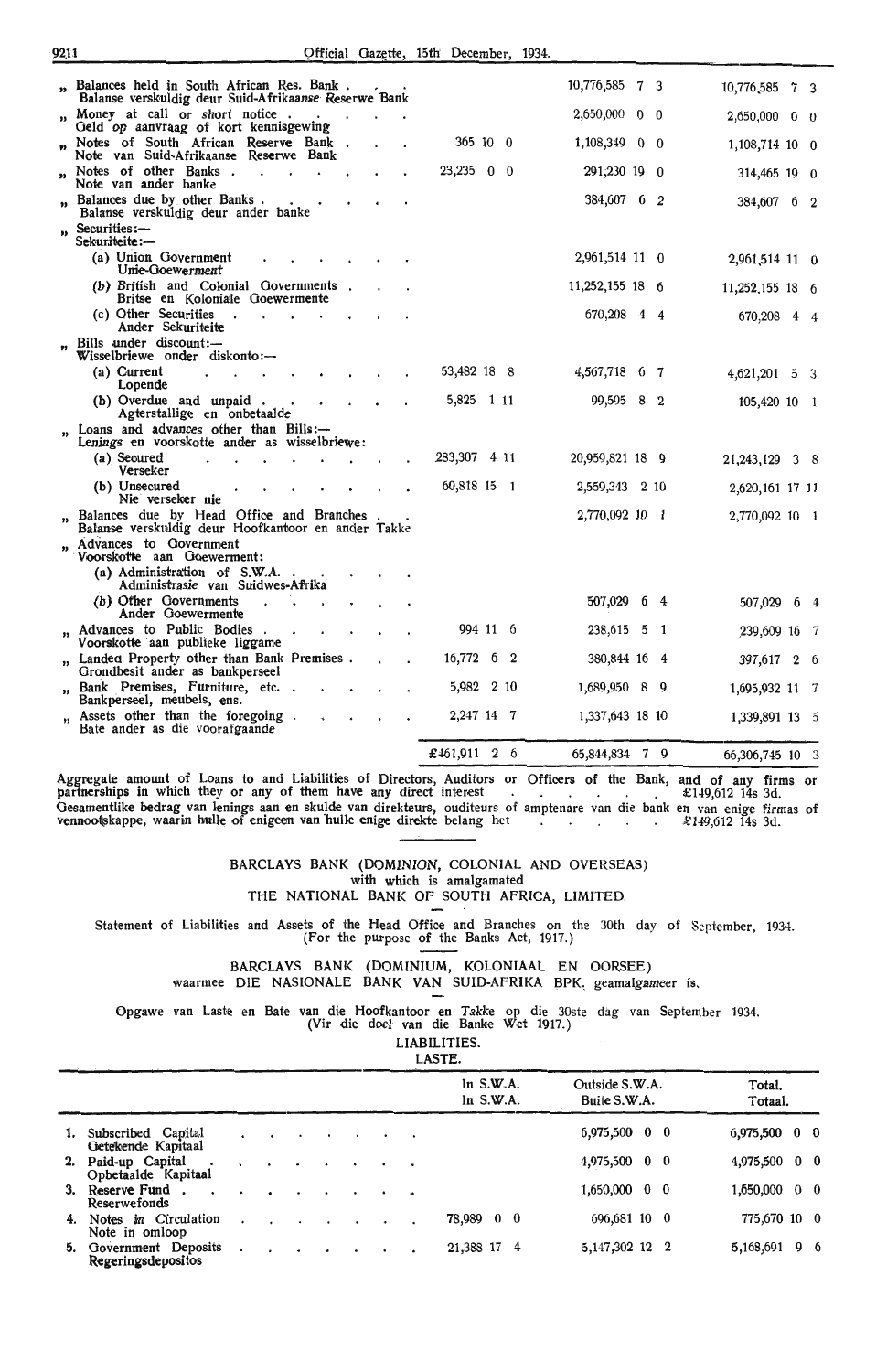Offisiele Koerant, 15 Desember 1934.

| 6.         | Savings Bank Deposits.<br>Spaarbank-depositos                                                   | 48,066 1 7    |  | 6,508,136 16 3  |         | 6,556,202 17 10   |
|------------|-------------------------------------------------------------------------------------------------|---------------|--|-----------------|---------|-------------------|
|            | 7. Other Deposits-<br>Ander depositos:---                                                       |               |  |                 |         |                   |
|            | (a) Payable after notice or on a fixed day.<br>Betaalbaar na kennisgewing of op 'n bepaalde dag | 14,041 5 10   |  | 17,012,808 18 3 |         | 17,026,850 4 1    |
|            | $(b)$ Payable on demand $\cdot$ $\cdot$<br>Betaalbaar op aanvraag                               | 132,877 10 3  |  | 44,564,983 2 6  |         | 44, 697, 860 12 9 |
|            | 8. Balances due to other Banks<br>Balanse verskuldig aan ander banke                            | 3,010 15 11   |  | 1,304,219 6 1   |         | 1,307,230 2 0     |
| <b>Q</b> . | Balances due to Head Office and Branches<br>Balanse verskuldig aan hoofkantoor en takke         | 57,337 18 10  |  | 102,640 17 8    |         | 159,978 16 6      |
| 10.        | Bills payable<br>Wisselbriewe betaalbaar                                                        | 700 0 0       |  | 1,145,808 13 9  |         | 1,146,508 13 9    |
|            | 11. Liabilities other than the foregoing.<br>Verpligtings ander as die voorafgaande             | 10,046 1 11   |  | 6,121,428 4 2   |         | $6,131,474$ 6 1   |
|            |                                                                                                 | £366,457 11 8 |  | 89,229,510      | $0\,10$ | 89,595,967 12 6   |

| с<br>AS<br>ш<br>× |  |
|-------------------|--|

**BATE.** 

|    |                                                                                              |  | In $S.W.A.$<br>In S.W.A. |             | Outside S.W.A.<br>Buite S.W.A. |     |     | Total.<br>Totaal. |                |  |
|----|----------------------------------------------------------------------------------------------|--|--------------------------|-------------|--------------------------------|-----|-----|-------------------|----------------|--|
| 1. | Coin in hand and in transit<br>Muntstukke in hande en onderweg                               |  | 10,842                   | $4 \quad 1$ | 733,034 10 6                   |     |     | 743,876 14 7      |                |  |
|    | Balances with S.A. Reserve Bank<br>Balanse in Suid-Afrikaanse Reserwe Bank                   |  |                          |             | 9,283,435 2 6                  |     |     | 9,283,435         | $2\quad 6$     |  |
|    | Notes of S.A. Reserve Bank.<br>Note van Suid-Afrikaanse Reserwe Bank                         |  | 754 0 0                  |             | 722,475 3 4                    |     |     | 723,229           | 3 <sub>4</sub> |  |
| 2. | Bullion in hand and in transit.<br>Staafgoud in hande en onderweg                            |  | 47 18 6                  |             | 167,751 17 10                  |     |     | 167,799 16 4      |                |  |
|    | 3. Money at call or short notice<br>Geld op aanvraag of kort kennisgewing                    |  |                          |             | 3,373,812 0 0                  |     |     | 3,373,812 0 0     |                |  |
| 4. | Notes of other Banks<br>$\sim$<br>Note van ander banke                                       |  | 14,679 0 0               |             | 884,667 11 7                   |     |     | 899,346 11 7      |                |  |
| 5. | Balances due by other Banks<br>Balanse verskuldig deur ander banke                           |  | 4,412 11 8               |             | 6,918,073 4 10                 |     |     | 6,922,485 16 6    |                |  |
| 6. | Securities-<br>Sekuriteite:—                                                                 |  |                          |             |                                |     |     |                   |                |  |
|    | (a) Union Government.<br>Unie-Goewerment                                                     |  |                          |             | $4,267,380$ 1 9                |     |     | 4,267,380         | 19             |  |
|    | (b) British and Colonial Governments<br>Britse en Koloniale Goewermente                      |  |                          |             | 23,094,883                     | 78  |     | 23,094,883 7 8    |                |  |
|    | (c) Other securities<br>Ander Sekuriteite                                                    |  |                          |             | 474,509<br>- 6                 |     | - 9 | 474,509           | 69             |  |
|    | Other Government's<br>Ander Goewermentssekuriteit                                            |  |                          |             | 826 15 1                       |     |     | 826 15 1          |                |  |
|    | 7. Bills under discount:<br>Wisselbriewe onder diskonto:                                     |  |                          |             |                                |     |     |                   |                |  |
|    | (a) current<br>lopende                                                                       |  | 31,032 16 4              |             | 11,464,818 12 2                |     |     | 11,495,851        | 86             |  |
|    | (b) overdue and unpaid<br>agterstallige en onbetaalde                                        |  | 3,963 8 4                |             | 117,275 18 9                   |     |     | $121,239$ 7 1     |                |  |
|    | 8. Loans and advances other than Bills:<br>Lenings en Voorskotte ander as wisselbriewe       |  |                          |             |                                |     |     |                   |                |  |
|    | $(a)$ secured<br>verseker                                                                    |  | 210,071 3 1              |             | 22,454,257 17 5                |     |     | 22,664,329 0 6    |                |  |
|    | (b) unsecured.<br>nie verseker nie                                                           |  | 47,916 15 1              |             | 2,109,765 7 0                  |     |     | 2, 157, 682 2 1   |                |  |
|    | 9. Balances due by Head Office and Branches.<br>Balanse verskuldig deur hoofkantoor en takke |  |                          |             |                                |     |     |                   |                |  |
|    | 10. Advances to Government<br>Voorskotte aan die Regering                                    |  |                          |             | 127,222 9 6                    |     |     | $127,222$ 9 6     |                |  |
|    | 11. Advances to Public Bodies<br>$\sim$<br>Voorskotte aan publieke liggame                   |  | 3,351 18 6               |             | 399,870                        | 711 |     | 403,222<br>65     |                |  |
|    | 12. Landed property other than Bank Premises<br>Grondbesit ander as bankperseel              |  | 14,874 9 0               |             | 69,167 6 2                     |     |     | 84,041 15 2       |                |  |
|    | 13. Bank Premises, Furniture, etc<br>Bankperseel, meubels, ens.                              |  | 15,532 9 11              |             | 2,515,418 12 4                 |     |     | 2,530,951 2 3     |                |  |
|    | 14. Assets other than the foregoing.<br>Bate ander as die voorafgaande                       |  | 8,978 17 2               |             | 50,864 7 9                     |     |     | 59,843 4 11       |                |  |
|    |                                                                                              |  | £366,457 11 8            |             | 89,229,510 0 0                 |     |     | 89,595,967 12 6   |                |  |

(Aggregate amount of Loans to and Liabilities of Directors, Auditors, or Officers of the Bank, and of any firms or<br>partnerships in which they or any of them have any direct interest, £336.11.8 *in* South West Africa, £194, South West Africa.

(Oesamentlike bedrag van lenings aan en skulde van direkteurs, ouditeurs of amptenare van die bank en van enige firmas of vennootskappe, waarin hulle of enigeen van hulle enige direkte belang het, £336.11.8 *binne* Suidwes-Afrika,<br>£194,414.11.6 *buite* Suidwes-Afrika.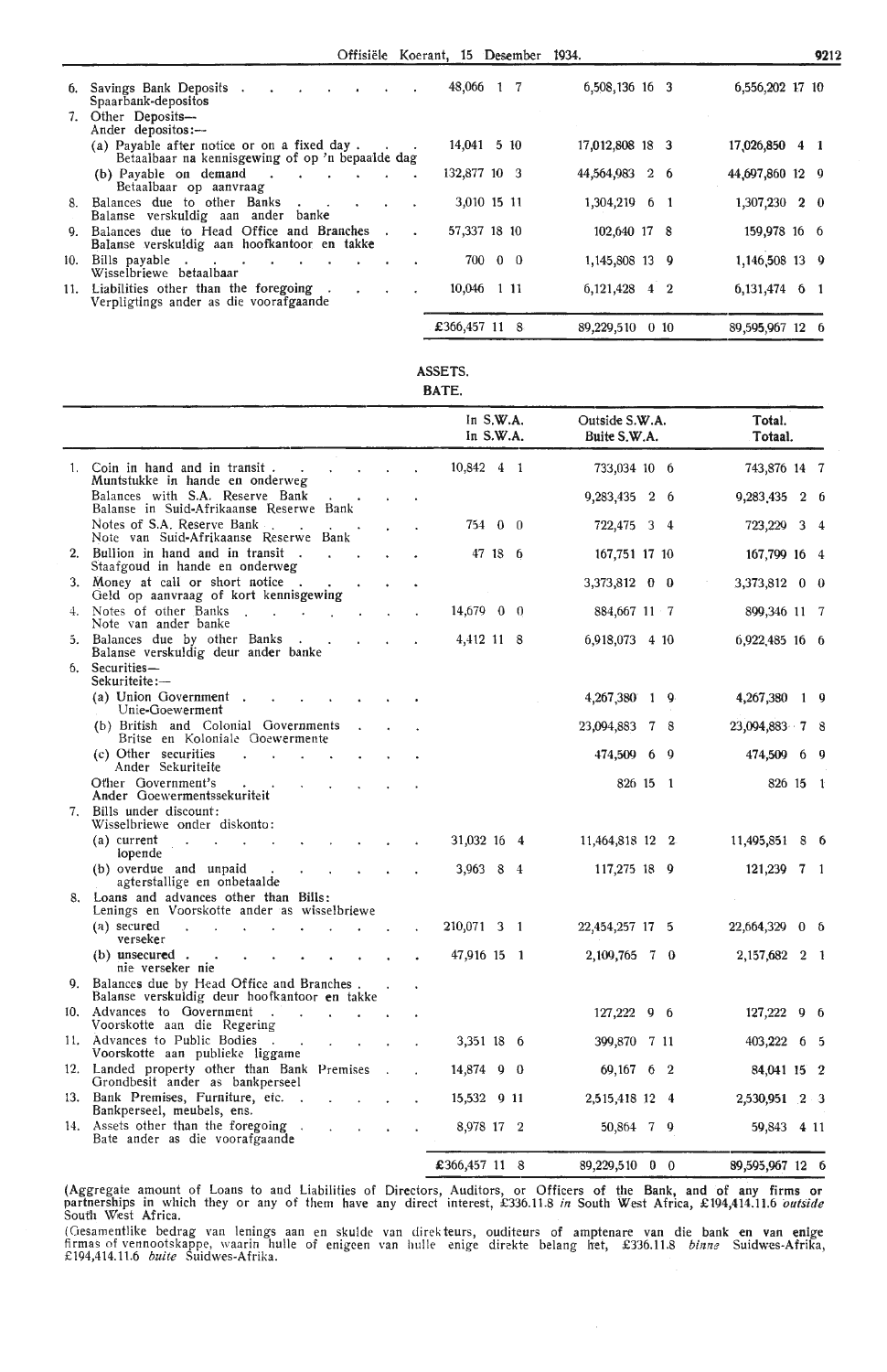## (No. 76 of 1934.)

TERRITORY OF SOUTH WEST AFRICA\_

#### REGISTRATION OF VOTERS.

#### ELECTORAL DIVISION OF LUDERITZ.

#### REGISTERING OFFICER'S NOTICE OF REVISING OFFICER'S COURT.

Notice is hereby given that the Revising Officer, the istrate, Luderitz, will attend at the Court House, Magistrate, Luderitz, will attend at the Court House,<br>LUDERITZ, on the 29th day of December, 1934, at 10 o'clock<br>a.m., for the purpose of amending, revising, and settling the Voters<sup>.</sup> List for the Electoral Division of Luderitz.

All persons whose claims have been disallowed by the Registering Officer, and all persons who have objected in writing to the right of any person enrolled on the Provisional List to be so enrolled, or to the right of any person claiming to have his name registered as a Voter to be so registered, and all persons who have been so objected to, may appear before the Revising Officer at the time and place aforesaid for the purpose of establishing their said claims or objections. .All claimants and objectors must appear either personally or by an agent authorized thereto in writing.

Dated at Luderitz, the 29th day of November, 1934.

P. H. LIEFELDT,

Registering Officer.

#### (No. 77 of 1934.)

The following is published for general information:-LIST OF FARMS UNDER QUARANTINE AS AT 10TH DECEMBER, 1934.

## **ANTHRA;X:**

GOBABIS: Mundt's Farm. OTJIWARONGO: Waverley, Excelsior.

BLACKQUARTER:

GOBABIS: Rooibandfontein.

OMARURU: Haidehof, Ozondjisse, Omaruru Commonage. OKAHANDJA: Onganjira. OTJIWARONGO: Otjikarurume 213. GROOTFONTEIN: Okaputa.

FOOT AND MOUTH DISEASE.

GOBABIS: Gobabis District.

M. M. NESER,

Senior Veterinary Officer.

**Windhoek,**  10th Deoember, 1934.

# **Advertisements.**

#### ADVERTISING IN THE OFFICIAL GAZETTE OF SOUTH WEST AFRICA.

1. The *Official Gazette* will. be published on the 1st and 15th day of each month; in the event of either of those days falling on a Sunday or Public Holiday, the *Gazette* will be published on the next succeeding working day.

2. Advertisements for insertion in the *Gazette* must be delivered at the office of the Secretary for South West Africa (Room 46, Government Buildings, Windhoek) in the languages in which they are to be published, not later than  $4.30$  p.m. on the *ninth* day before the date of- publication of the Gazette in which they are to be inserted.

3. Advertisements will be inserted in the *Gazette* after the official matter or in a supplement to the *Gazette* at the discretion of the Secretary.

4. Advertisements will be published in the *Official*  Gazette in the English, Dutch or German languages; the necessary translations must be furnished by the advertiser or his agent. It should be borne in mind however, that the German version of the *Gazette* is a translation only and **not the authorised issue,** 

#### (No. 76 van 1934.) OEBIED SUIDWES-AFRIKA.

#### REGISTRASIE VAN KIESERS.

#### KIESAFDELING LUDERITZ.

#### REGISTRASIE-AMPTENAAR SE KENNISOEWING VAN DIE HOFSITTINO VAN DIE REWISEUR.

Hierby word bekendgemaak dat die Rewiseur, die Magistraat Luderitz, in die Geregshof, LUDERITZ, op die<br>29ste dag van Desember 1934, om 10 uur v.m., sitting sal hou om die Kieserslys vir die Kiesafdeling Luderitz te ver-<br>befer, te hersien en vas te stel.

Al die persone wie se aansprake deur die Registrasieamptenaar afgewys is, en al die persone wat skriftelik be-<br>swaar gemaak het teen die reg van iemand wat op die Voorlopige Lys geplaas is, om aldus geplaas te word, of teen die reg van iemand, wat aanspraak gemaak het op registrasie<br>as Kieser, om aldus geplaas te word; en al die persone, teen wie besware aldus gemaak is, kan voor die Rewiseur op die voorgenoemde tyd en plek verskyn, om 1ml aansprake of besware te doen geld. Al die aanspraak- en beswaarmak-ers moet persoonlik of deur 'n skriftelik daartoe gemagtigde persoon verskyn.

Gedateer te Luderitz, op hierdie 29ste dag van November 1934.

P. H. LIEFELDT, Registrasie-amptenaar.

#### ( No. 77 van 1934.}

Die volgende word vir algemene informasie gepubliseer :--LYS VAN PLASE ONDER KWARANTYN OP

10 DESEMBER 1934.

MILTSIEKTE:

OOBABIS: Mundt's Farm. OTJIWARONGO: Waverley, Excelsior.

SPONSSIEKTE:

GOBABIS: Rooibandfontein.

OMARURU: Haidehof, Ozondjisse, Omaruru Dorpsgronde. OKAHAND JA: Onganjira. OTJIWARONGO: Otjikarurume 213.

OROOTFONTEIN: Okaputa.

MONO- EN KLOUSEER.

GOBABIS: Oobabis Distrik.

M. M. NESER,

Hoofveearts.

**Windhoek,**  10 Desember 1934.

# **Advertensies.**

#### ADVERTEER IN DIE OFFISIËLE KOERANT VAN SUIDWES-AFRIKA.

1. Die *Offisiële Koerant* sal op die 1ste en 15de van elke maand verskyn; ingeval een van hierdie dae op 'n Sondag op Publieke Feesdag val, dan verskyn die *Offisiële*<br>Koerant op die eersvolgende werkdag.

2. Advertensies wat in die *Offisiële Koerant* geplaas moet word moet in die taal waarin hulle sal verskyn ingehandig word aan die kantoor van die Sekretaris vir Suidwes-<br>Afrika (Kamer 46, Regerings-Geboue, Windhoek), nie moet geplaas word nie.

3. Advertensies word in die Offisiële Koerant geplaas agter die offisiële gedeelte, of in 'n ekstra blad van die<br>*Koerant*, soos die Sekretaris mag goedvind.

4. Advertensies word in die *Offisiële Koerant* gepubli-<br>seer in die Engelse, Afrikaanse en Duitse tale; die nodige<br>vertalinge moet deur die adverteerder of sy agent gelewer word. Dit moet onthou word dat die Duitse teks van die *Offisiële Koerant* slegs 'n vertaling is, en nie die geoutoriseerde uitgawe is nie.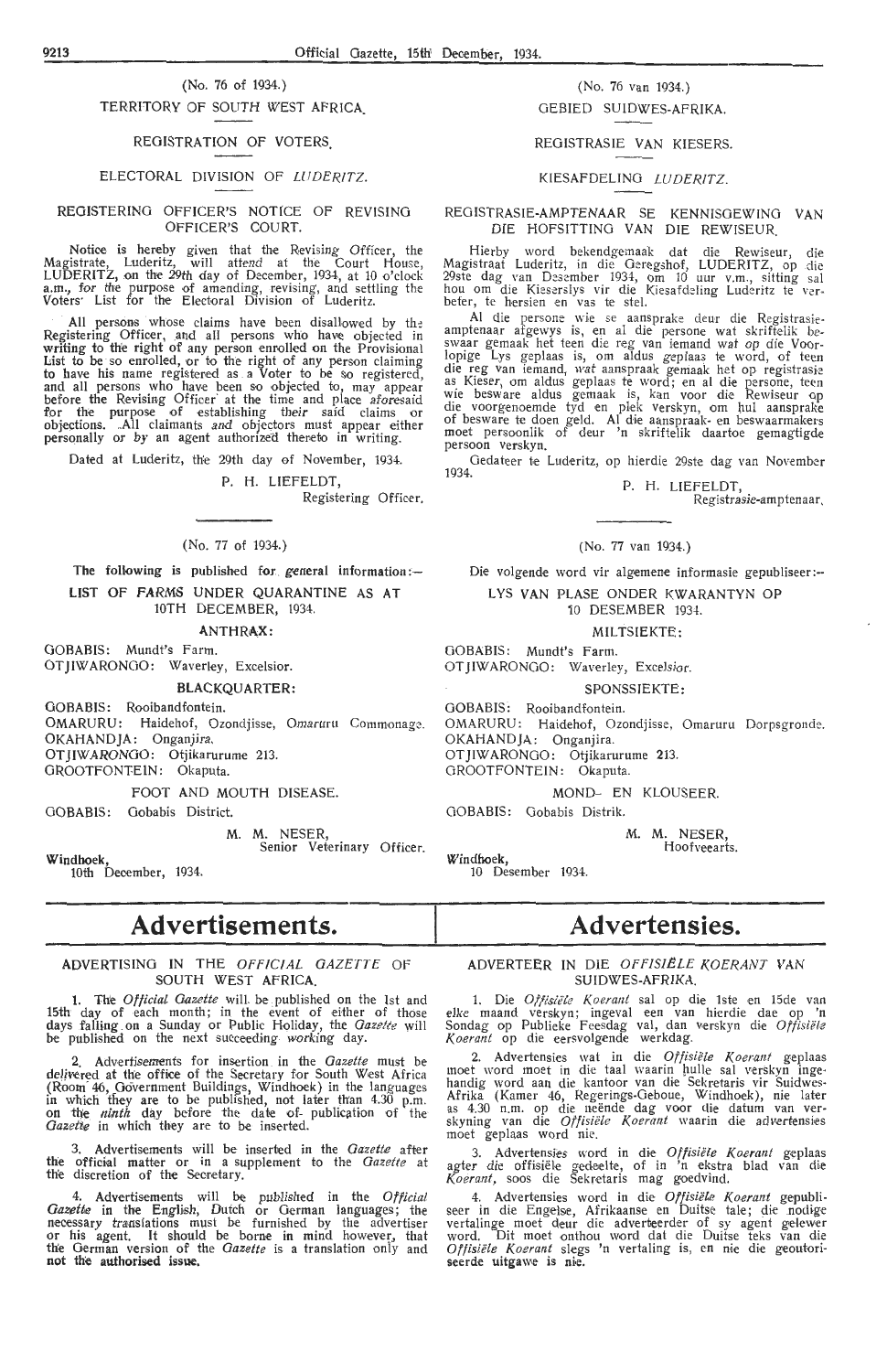Only legal advertisements are accepted for publication in the *Official Gazette*, and are subject to the approval of the Secretary for South West Africa, who can refuse to<br>accept or decline further publication of any advertisement.

6. Advertisements should as far as possible be typewritten. Manuscript of advertisements should be written on<br>one side of the paper only, and all proper names plainly inscribed; in the event of any name betng incorrectly printed as a result of indistinct writing, the advertisement can only be republished on payment of the cost of another insertion.

7. The Subscription for the *Official Gazette* is 20/- per annum, post free in this Territory and the Union of South Africa ' obtainable from Messrs. John Meinert Ltd., Box 56, Windhoek. Postage must be prepaid by Overseas subscribers.<br>Single copies of the *Oazette* may be obtained either from Messrs. John Meinert Ltd., Box 56, Wmdhoek, or from the Secretary for South West Africa at the pric-e of J/- per oopy.

8. The charge for the insertion of advertisements other than the notices mentioned in the succeeding paragraph is at the rtae of  $7/6$  per inch single column and  $15/-$  per inch double column, repeats half price. (Fractions of an inch to be reckoned an inch.)

9. Notioes to Creditors and Debtors in the estates of deceased persons and notioes of executors concerning liquidation accounts lying for inspection, are published in schedule<br>form at 12/- per estate.

10. No advertisement will be inserted unless the charge is prepaid. Cheques, drafts, postal orders or money orders<br>must be made payable to the Secretary for South West Africa.

5. Slegs wetsadvertensies word aangeneem vir publikasie in die *Offisiele Koenmt,* en huHe is onderworpe aan die goedkeuring van die Sekretaris vir Suidwes-Afrika, wat die aanneming of verdere publikasie van 'n advertensie mag weier.

6. Advertensies moet sover as moontlik op die masjien geskryf wees. Die manuskrip van advertensies moet slegs op een kant van die papier geskryf word, en alle name moet duidelik wees; ingeval 'n naam ingevolge onduidelike handskrif foutief g**e**druk word, dan kan die adv**ertensies sleg**s dan weer gedruk word as die koste van 'n nuwe opneming hetaal word.

7. Die jaarlikse intekengeld vir die Offisiële Koerant is 20/-, po3vry in hierdie Gebied en die Unie van Suid-Afrika,<br>verkrygbaar van die here John Meinert, Bpk., Posbus 56, Windhoek. Posgeld moet vooruit betaal word deur oorseese<br>intekenaars. Enkele eksemplare van die *Offisiële Koerant* is verkrygbaar of van die here John Meinert, Bpk., Posbus 56, Windhoek, of van die Sehetaris vir Suidwes-Afrika, teen die prys van 1/- per eksemplaar.

8. Die koste vir die opname van advertensies, behalwe die kennisgewings, wat in die volgende paragraaf genoem is, is teen die tarief van 7/6 per duim enkel kolom, en 15/-<br>per duim dubbel kolom, herhalings teen half prys. (Oedeeltes van 'n duim moet as 'n volle duim bereken word.)

9. Kennisgewings aan krediteure en debiteure in die boedels van oorlede persone, en kennisgewin**gs van e**ksekuteurs betreffende likwidasie-rekenings, wat vir inspeksie lê, word in skedule-vorm gepubliseer teen 12/- per boedel.

10. Geen advertensie sal geplaas word nie, tensy die koste vooruit betaal is. Tjeks, wissels, pos- of geldorders moet betaalbaar gemaak word aan die Sekretaris vir Suidwes-Afrika.

NOTICES OF TRUSTEES AND ASSIGNEES. Pursuant to Section *ninety-six*, Sub-section (2), of the Insolvency Act. 1916, as applied to South West Africa.

Notice is hereby given that the liquidation acoounts and plans of distribution or/and contribution in the Estates mentioned in the subjoined Schedule will lie open at the offices therein mentioned for a period of fourteen days, or<br>such longer period as is therein stated, from the date mentioned in the Schedule or from the date of publ whichever may be later, for inspection by creditors.

KENNISGEWING VAN KURATORS EN BOEDELBEREDDERAARS. Ingevolge artikel ses-en-neëntig, onderartikel (2) van die Insolvensiewet 1916, soos op Suidwes-Afrika toegepas.

Kennis word hiermee gegee, dat die likwidasierekenings en state van distribusie of/en kontribusie in die boedels, vermeld in aangehegte Bylae, vir inspeksie deur skuldeisers in die vermelde kantore, gedurende 'n tydperk<br>van veertien dae of soveel langer, soos daarin vermeld, vanaf die datum, in die Bylae vermeld, of vanaf die

 $Form No. 6 / Formulier No. 6$  SCHEDULE - BYLAE.

| No. of<br>Estate<br>No. van | Name and Description of Estate<br>Naam en Beskrywing van Boedel                          | Description of Account<br>Beskrywing<br>van Rekening | Offices at which Account<br>will lie open<br>Kantore waar Rekening vir<br>inspeksie sal lê | Date from which<br>Account will lie<br>open<br>Datum vanaf wan-<br>neer Rekening vir<br>inspeksie sal lê |            |
|-----------------------------|------------------------------------------------------------------------------------------|------------------------------------------------------|--------------------------------------------------------------------------------------------|----------------------------------------------------------------------------------------------------------|------------|
| Boedel                      |                                                                                          |                                                      | Master<br>Meester                                                                          | Magistrate<br>Magistraat                                                                                 | From/Van   |
| 338                         | Insolvent Estate John Hay<br>Drummond-Hay, a farmer of<br>Graslaagte, distr. Otjiwarongo | Supplementary<br>Contribution Account                | Windhoek                                                                                   | Magistrate<br>Otjiwarongo                                                                                | 15/12/1934 |

#### SWORN APPRAISER.

#### CERTIFICATE OF APPOINTMENT.

By virtue of the authority vested in me by Section 10 of the Administration of Estates Act, 1913, I have appointed JAMES HENRY RATHBONE, Esq., of Grootfontein, to act<br>as Sworn Appraiser for the District of Grootfontein.

J. **M . M.** COMMAILLE,

Master of the High Court. Office of the Master of the High Court,<br>of South West Africa,

Windhoek, this 21st day of November, 1934.

#### NOTICE

is hereby given that fourteen days after publication hereof application will be made for the transfer of the General<br>Dealer's Licence held by CARL SCHRADER on Erf No. 215 ot Windhoek to WILLY OSWALD HOFFMANN of Wind-<br>hoek, Erf No. 477.

#### NOTICE

is hereby given that fourteen days after publication hereof application will be made for the transfer of the General<br>Dealer's Licence of ALBAN BURALD, Erf No. 45, Usakos, to JOSEF WOLF.

#### NOTICE.

Notice is hereby given in terms of Section 29 (3) of the Municipal Proclamation of 1920 that the Karibib Municipal<br>Council will take possession of the following property unless the rates and taxes thereon accrued and not paid for a period of five years will be paid within three months after publication of this notice :-

Erf No. 32 (formerly Parzelle 11, Blatt 1) registered in the name of Max Ruile, situated in Karibib, Main Street,<br>and unoccupied.

Karibib, 1st November, 1934. sgd.: A. SIMKOVSKY, Town Clerk.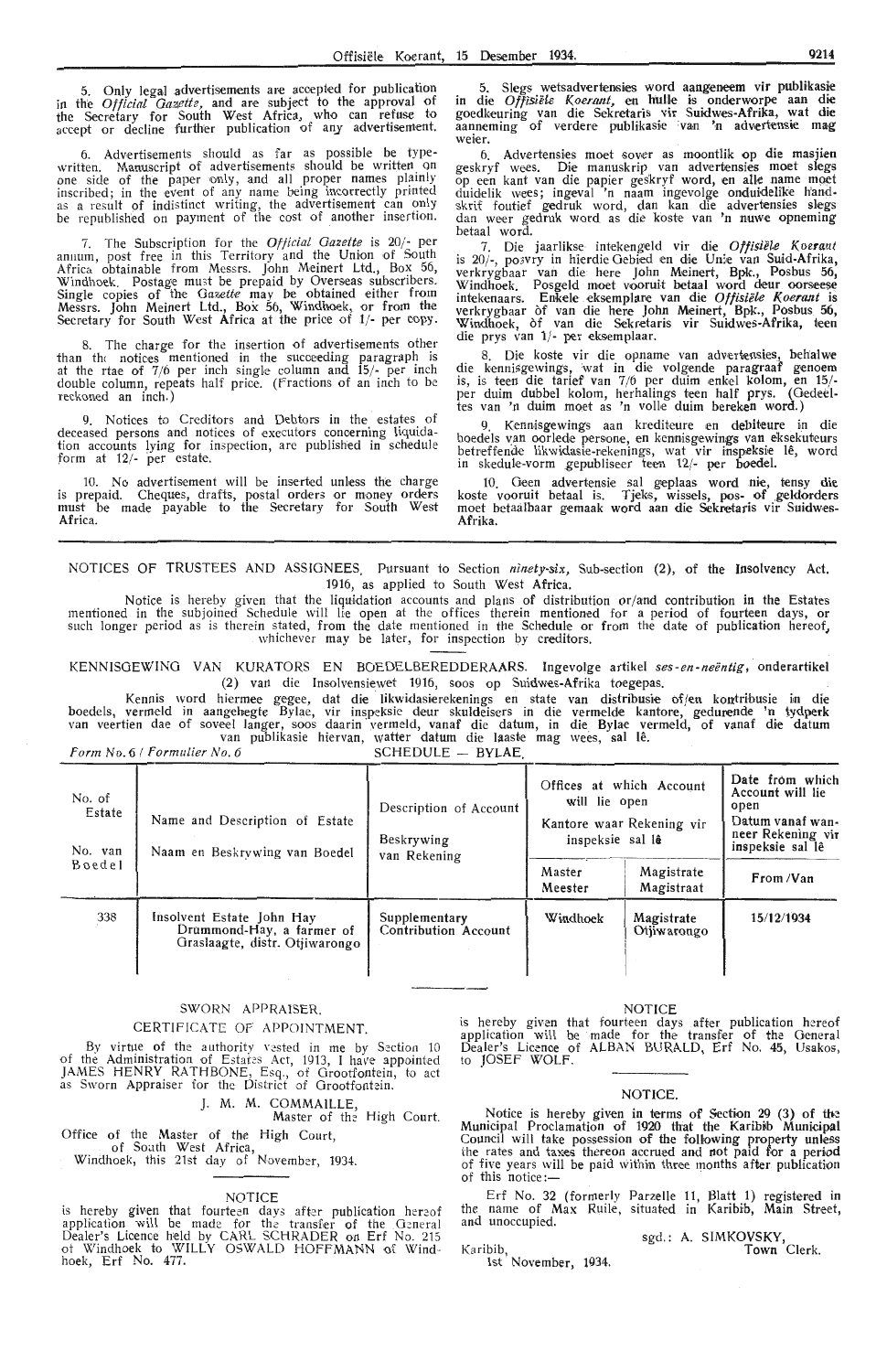**MASTER'S** NOTICES. Pursuant to Section *sixteen,* Sub-section (3), and Section *thirty-nine,* Sub-section (1), of the Insolvency Ordinance, 1928.

The Estates mentioned in the subjoined Schedule having been placed under sequestration by Order of the High Court of South West Africa, notice is hereby given that a first meeting of creditors will be held in the said Estates on the dates and at the times and places mentioned in the Schedule for the proof of claims and for the election of a trustee. Meetings in Windhoek will be held before the Master; elsewhere they will be held before the Magistrate.

J. M. M. COMMAILLE, *Master of the High Court of S:mth West Africa.* 

KENNISGEWINGS VAN DIE MEESTER. Ingevolge artiekel sestien, onderartiekel (3), en artiekel neën-en-dertig, onderartiekel (1) van die Insolvensie Ordonnansie 1928.

Aangesiert die Boedels, in die hierondervermelde Bylae kragtens Bevel van die Hooggeregshof van Suidwes-Afrika gesekwestreer is, word hiermee kennis gegee dat 'n eerste byeenkoms van skuldeisers in die vermelde Boedels op die datums en tye en plekke, vermeld in die Bylae, vir die bewys van vorderings en die verkiesing van 'n kurator gehou **sal word. In Windhoe**k sal die byeenkomste voor die Meester gehou word; in ander plekke voor die Magistraat.

J. M. M. COMMAILLE,

*M.eester van die Hooggeregshof van S.W.-Afrika.* 

| Form No. 2. / Formulier No. 2. |                                                                                                                                       |                                                                                                                             |                                       | necsier van die Hooggeregshof van Sirrenfinal.                   |            |           |                          |  |
|--------------------------------|---------------------------------------------------------------------------------------------------------------------------------------|-----------------------------------------------------------------------------------------------------------------------------|---------------------------------------|------------------------------------------------------------------|------------|-----------|--------------------------|--|
| No. of<br>Estate               | Name and Description<br>of Estate                                                                                                     | Date upon which and Division of Court<br>by which Order made<br>Datum waarop en Afdeling van Hof<br>waardeur Bevel gegee is |                                       | Day, Date and Hour of Meeting<br>Dag, Datum en Uur van Byeenkoms |            |           | Place of Meeting<br>Plek |  |
| No. van<br>B oe del            | en Beskrywing<br>Naam<br>van Boedel                                                                                                   |                                                                                                                             | Division of Court<br>Afdeling van Hof | Day/Dag                                                          | Date/Datum | Hour/Uur  | van Byeenkoms            |  |
| 452                            | Caroline Dean,<br>born Ballantyne                                                                                                     | 17/11/34<br>3/12/34                                                                                                         | High Court<br>of S.W. Africa          | Friday                                                           | 28/12/34   | 10 a.m.   | Otiiwarongo              |  |
| 453                            | Rudolf Paul Brechlin,<br>formerly a general<br>dealer of Kolmanskop,<br>district Luderitz, at<br>present of Bloem-<br>fontein, O.F.S. | 3/12/34                                                                                                                     | do.                                   | Fridav                                                           | 11/1.35    | $10$ a.m. | Luderitz                 |  |

NOTICE TO CREDITORS AND DEBTORS. ESTATES OF DECEASED PERSONS. Section 46, Act No. 24 of 1913, as applied to South West Africa.

Creditors and Debtors in the Estates specified in the annexed Schedule are called upon to lodge their claims with and pay their debts to the Executors concerned within the stated periods calculated from the date of publication hereof.

l<ENNISOEWING AAN SKULDEISERS EN SKULDENAARS. BOEDELS VAN OORLEDE PERSONE. Artikel 46, Wet No. 24 van 1913, soos toegepas op Suidwes-Afrika.

Skuldeisers en skuldenaars in die Boedels wat vermeld is in bygaande Bylae word versoek om hul vorderings in te lewer en hul skulde te betaal by die kantore van die betrokke Eksekuteurs binne die gemelde tydperke, vanaf die datum van publikasie hiervan.

SCHEDULE - BYLAE.

| Estate No.<br>Boedel No. | ESTATE LATE<br>BOEDEL VAN WYLE                                                                        | Within a period of<br>Binne 'n tydperk van | Name and Address of Executor or<br>authorized Agent<br>Naam en Adres van Eksekuteur of<br>gemagtigde Agent |
|--------------------------|-------------------------------------------------------------------------------------------------------|--------------------------------------------|------------------------------------------------------------------------------------------------------------|
| 1659                     | Petrus Jurie Scholtz                                                                                  | 21 daë                                     | W. G. Kirsten,<br>Bus 13, Mariental                                                                        |
| 1351                     | Hendrik Jakobus Hercules Visser                                                                       | 30 days                                    | Ecker & du Plessis.<br>Box 11, Otiiwarongo                                                                 |
| 1647                     | Jacoba Wilhelm van Heerden, gebore Nel,<br>en nagelatene eggenoot Karel Willem<br>Jacobus van Heerden | 30 daë                                     | K. W. J. van Heerden,<br>Urob, P.K. Outjo, of Lorentz<br>& Bone, Bus 85, Windhoek                          |

#### STEWARTS AND LLOYDS OF SOUTH WEST AFIRCA (PTY) LIMITED. (Incorporated in South West Africa.)

#### REPORT AND ACCOUNTS, FOR PERIOD ENDED 30TH JUNE, 1934.

Notice is hereby given that the Third Ordinary General<br>Meeting of Stewarts and Lloyds of South West Africa (Pty) Limited, will be held at the Johannesburg Branch Office of Messrs. Stewarts and Lloyds of South Africa, Limited, 176, Main Street, Johannesburg, Transvaal, on Friday, 7th December, 1934, at 10.45 a.m.

(1) To receive and consider the Balance Sheet and Accounts to the 30th! June, 1934, and the Report of the Directors and Auditors and for other business of the Ordinarv General Meeting.

- (2) To elect Directors in place of those retiring.
- (3) To elect Auditors in place of those retiring and to fix their remuneration.

By Order of the Board,

S. FOURIE,

*R,egistered Offic:e:-* Hansa House, Kaiser Street, (P.O. Box 309), Windhoek, Secretary.

12th November, 1934.

#### NOTICE

is hereby given that fourteen days after publication hereo:<br>application will be made to the Magistrate, Grootfontein. for the transfer of the General Dealer's Licence of Herman:<br>Pfaender, Erf No. 39, Tsumeb, to Mrs. Kaethe Pfaender. Tsumeb.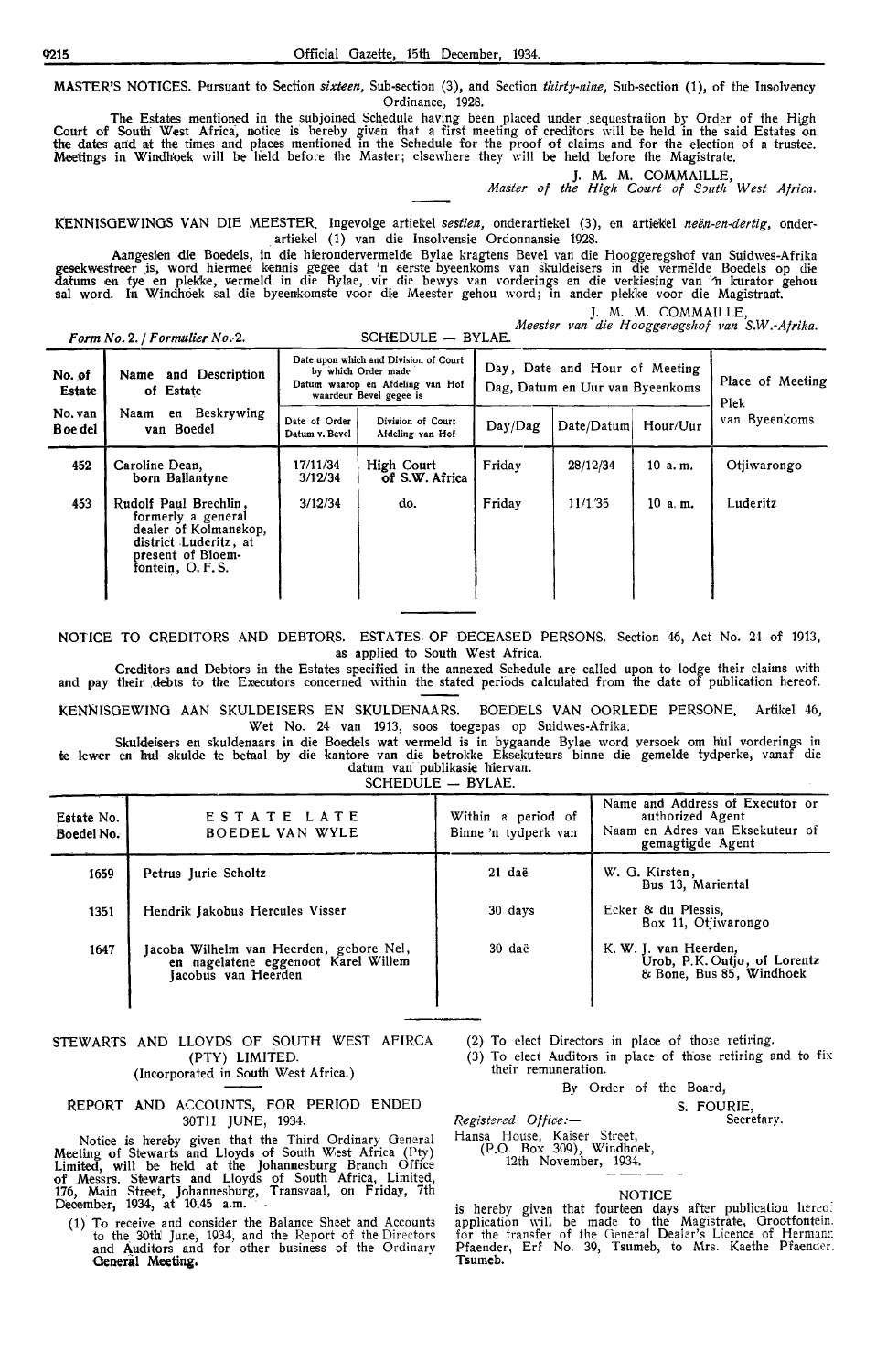#### NOTICE

is hereby given in terms of section 13 of Proclamation No. 32 of 1921, that the ANNUAL GENERAL MEETING of the LAW SOCIETY OF SOUTH WEST AFRICA, will be held at the offices of Messrs. Lorentz & Bone, Kaiser Street,<br>Windhoek, on Friday the 22nd day of February, 1935, at 5 p.m. when the undermentioned busness will be transacted.

Nominations and Notices in terns of Bye-Laws Nos. 6 and 23 are also called for:-

- (a) Consideration of the Presidents Report for the past vear:
- (b) Consideration and adoption of statement of account for the past year and balance shed;
- (c) Election of Councillors;
- (d) Consideration and transaction of any business deemed necessary by the Council;
- (e) Consideration and transaction of any special business of which due notice shall have been given by any Member;
- (f) The election of Auditor and fixing of the amount of his remuneration.

ATTENTION is also drawn to the fact that under Bye-Law 6 anyone desiring to bring forward any special business before the General Meeting must give the Secretary 21 days notice in writing and that under Bye-Law 23 nominations for Council<br>must be made 21 days before the Meeting in writing to the Secretary and must bear the consent of the nominee.

Copies of the President's Report, Statement of account and Balance Sheet will be forwarded to Members in due course, in terms of Bye-Law 38 .of Proclamation 32 of 1921.

The attention of Members is specially drawn to the necessary requirements in respect of proxies as set out in Bye-Laws Nos. 16 and 17.

Vacancies on the Council wherefor nominations are called in respect of the retiring Councillors, C. R. C. FISHER and W. G. KIRSTEN, who are eligible for re-election.<br>and W. G. KIRSTEN, who are eligible for re-election.

#### LAW SOCIETY OF SOUTH WEST AFRICA.

M. A. ISAACSON, Hon. Secretary.

#### NOTICE BY EXECUTORS CONCERNING LIQUIDATION ACCOUNTS LYING FOR INSPECTION: Section 68, Act No. 24 of 1913, as applied to South West Africa.

Notice is hereby given that copies of the Administration and Distribution Accounts in the Estates specified in the attached Schedule will be open for the inspection of alt persons interested therein for a period of 21 days (or longer if specially stated) from the dates specified, or from the date of publication hereof, whichever may be later, and at the Offices of the Master and Magistrate as stated. Should no objection thereto be lodged with the Master during the period of inspection the Executors concerned will proceed to make payments in accordance therewith.

KENNISGEWING DEUR EKSEKVTEURS BETREFFENDE LIKWIDASIE-REKENINGS TER **INSAGE.** Artikel 68, Wet No. 24 van 1913, soos toegepas op Suidwes-Afrika.

Kennisgewing geskied hiernee dat duplikate van die Administrasie- en Distribusierekenings in die boedels vermeld in die navolgende Bylae, ter insage van al die persone, wat daarin belang het, op die kantore van die Meester<br>en die Magistraat, soos vermeld, gedurende 'n tydperk van drie weke (of langer indien spesiaal vermeld) vanaf melde datums, of vanaf datum van publikasie hiervan, watter datum die laatste mag wees, sal lê. As geen beswaar daarteen by die Meester binne die vermelde tydperk ingedien word nie, sal die betrokke eksekuteurs oorgaan tot uitbetaling ooreenkomstig vermelde rekenings.

| Estate No.<br>Boedel No. | <b>ESTATE LATE</b><br>BOEDEL VAN WYLE                                                                                                                                                                                          | Description of<br>Account<br>Beskrywing van<br>Rekening | Date<br>Period<br>Datum<br>Tydperk | Office of the<br>Master<br>Meester | Kantoor van die<br>Magistrate<br>Magistraat | Name and Address of<br>Executor or authoriz. Agent<br>Naam en adres v. eksekuteur<br>of gemagtigde Agent |
|--------------------------|--------------------------------------------------------------------------------------------------------------------------------------------------------------------------------------------------------------------------------|---------------------------------------------------------|------------------------------------|------------------------------------|---------------------------------------------|----------------------------------------------------------------------------------------------------------|
| 738                      | Thomas Alfred Hite                                                                                                                                                                                                             | First and Final<br>Liquidation and<br>Distribution Acc. | 21 days<br>from<br>17/12/34        | Windhoek                           | Bethanie                                    | S. Wentzel, q. q. Executor,<br>c/o J. Orman, Windhoek                                                    |
| 1076                     | John Winter Courtney<br>Clarke                                                                                                                                                                                                 | <b>First Liquidation</b><br>and Distribution            | 21 days<br>from<br>17/12/34        | Windhoek                           | Groot-<br>fontein                           | C. G. Courtney Clarke,<br>Executor, Grootfontein                                                         |
| 1509                     | Paul Oskar Gross                                                                                                                                                                                                               | First Liquidation<br>and Distribution                   | 21 days<br>from<br>17/12 34        | Windhoek                           | Groot-<br>fontein                           | A. H. Miller, Exec. Dative,<br>c/o Dr. Hans Hirsekorn,<br>Box 53, Windhoek                               |
| 1537                     | Estate of the late Alwine<br>Bertha Paula Ulla<br>Schoultz von Ascheraden<br>(born Spatz), and surviv-<br>ing spouse Edgar Harry<br>Rembert Funken<br>Schoultz von Aschen-<br>raden, of Helmerings-<br>hausen, distr. Bethanie | First and Final<br>Liquidation and<br>Distribution Acc. | 21 days<br>from<br>15/12/34        | Windhoek                           | <b>Bethanie</b>                             | Alec E. Rissik, Attorney for<br>Executor Dative, Kaiser<br>Street, Box 90.<br>Keetmanshoop               |
| 1553                     | David Hermanus Fourie                                                                                                                                                                                                          | First and Final<br>Liquidation and<br>Distribution Acc. | 21 days<br>from<br>20/12/34        | Windhoek                           | Groot-<br>fontein                           | A. C. Fourie, c/o J. H. Rath-<br>bone, Box 43.<br>Grootfontein                                           |
| 1573                     | Anton Kogler                                                                                                                                                                                                                   | First and Final<br>Liquidation and<br>Distribution Acc. | 21 days                            | Windhoek                           | Keetmans-<br>hoop                           | E. Worms,<br>Box 18, Windhoek                                                                            |
| 1619                     | Hester Johanna Maria<br>Koetzee                                                                                                                                                                                                | Eerste en Finale                                        | 21 daë                             | Windhoek                           | Maltahohe                                   | W. G. Kirsten,<br>Bus 13, Mariental                                                                      |
| 1621                     | Caroline Steeb (born<br>Maurer) also known as<br>Karoline Steeb (born<br>Maurer)                                                                                                                                               | First Liquidation<br>and Distribution<br>Account        |                                    | Windhoek                           | Rehoboth                                    | Otto Roesemann,<br>c/o Justizrat Dr. Albert<br>Stark, Box 37, Windhoek                                   |
|                          |                                                                                                                                                                                                                                |                                                         |                                    |                                    |                                             |                                                                                                          |

 $S$ CHEDULE  $-$  BYLAE.